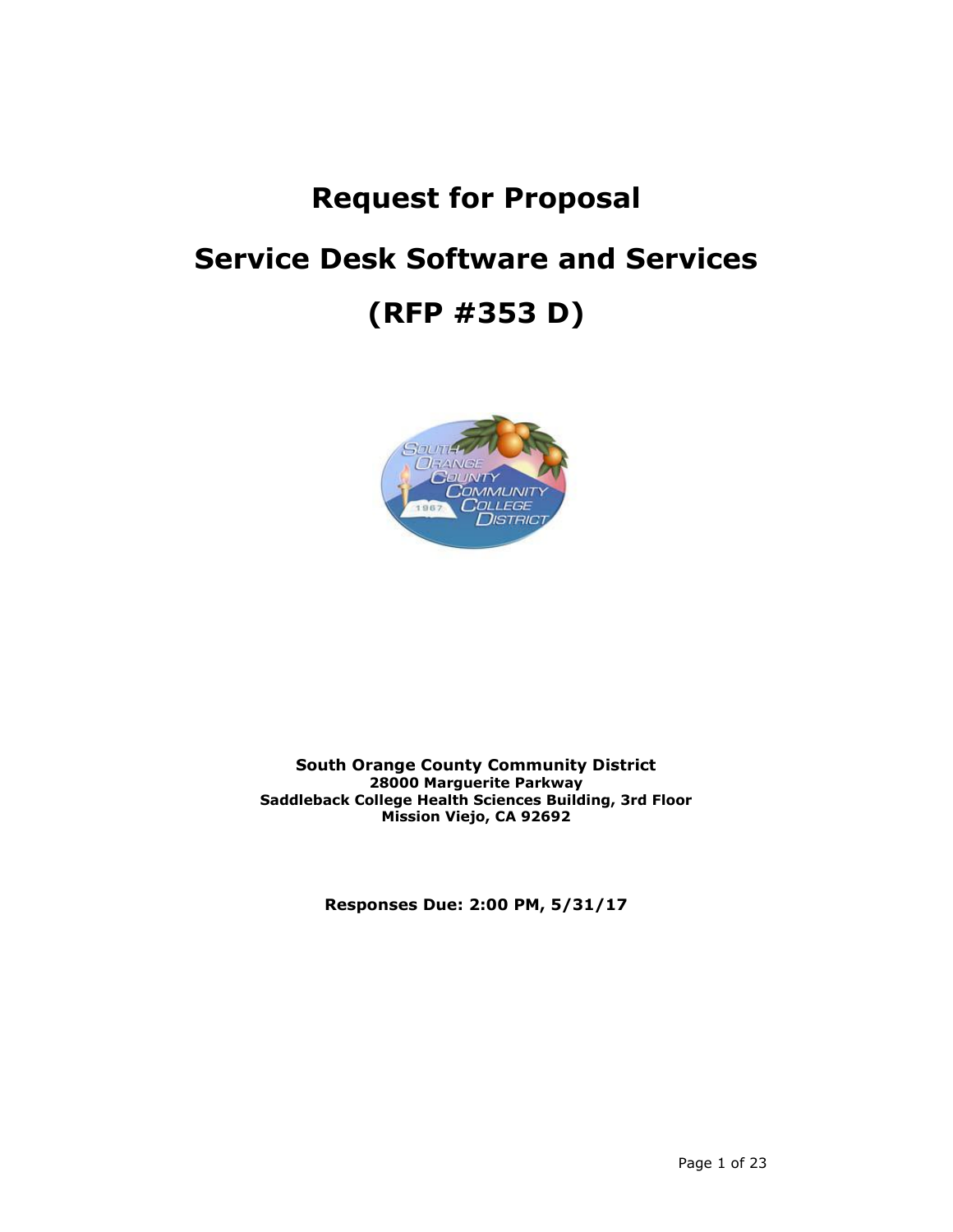# **Request for Proposal**<br>Service Desk Software and Services

# **RFP #353 D**

# **Table of Contents**

| $\begin{minipage}[c]{0.9\linewidth} \textbf{Introduction} \end{minipage}[100] \begin{minipage}[c]{0.9\linewidth} \textbf{3} \end{minipage}[110] \begin{minipage}[c]{0.9\linewidth} \textbf{4} \end{minipage}[120] \begin{minipage}[c]{0.9\linewidth} \textbf{5} \end{minipage}[130] \begin{minipage}[c]{0.9\linewidth} \textbf{6} \end{minipage}[130] \begin{minipage}[c]{0.9\linewidth} \textbf{7} \end{minipage}[130] \begin{minipage}[c]{0.9\linewidth} \textbf{6} \end{minipage}[$ |  |
|----------------------------------------------------------------------------------------------------------------------------------------------------------------------------------------------------------------------------------------------------------------------------------------------------------------------------------------------------------------------------------------------------------------------------------------------------------------------------------------|--|
|                                                                                                                                                                                                                                                                                                                                                                                                                                                                                        |  |
|                                                                                                                                                                                                                                                                                                                                                                                                                                                                                        |  |
|                                                                                                                                                                                                                                                                                                                                                                                                                                                                                        |  |
|                                                                                                                                                                                                                                                                                                                                                                                                                                                                                        |  |
|                                                                                                                                                                                                                                                                                                                                                                                                                                                                                        |  |
|                                                                                                                                                                                                                                                                                                                                                                                                                                                                                        |  |
|                                                                                                                                                                                                                                                                                                                                                                                                                                                                                        |  |
|                                                                                                                                                                                                                                                                                                                                                                                                                                                                                        |  |
|                                                                                                                                                                                                                                                                                                                                                                                                                                                                                        |  |
|                                                                                                                                                                                                                                                                                                                                                                                                                                                                                        |  |
|                                                                                                                                                                                                                                                                                                                                                                                                                                                                                        |  |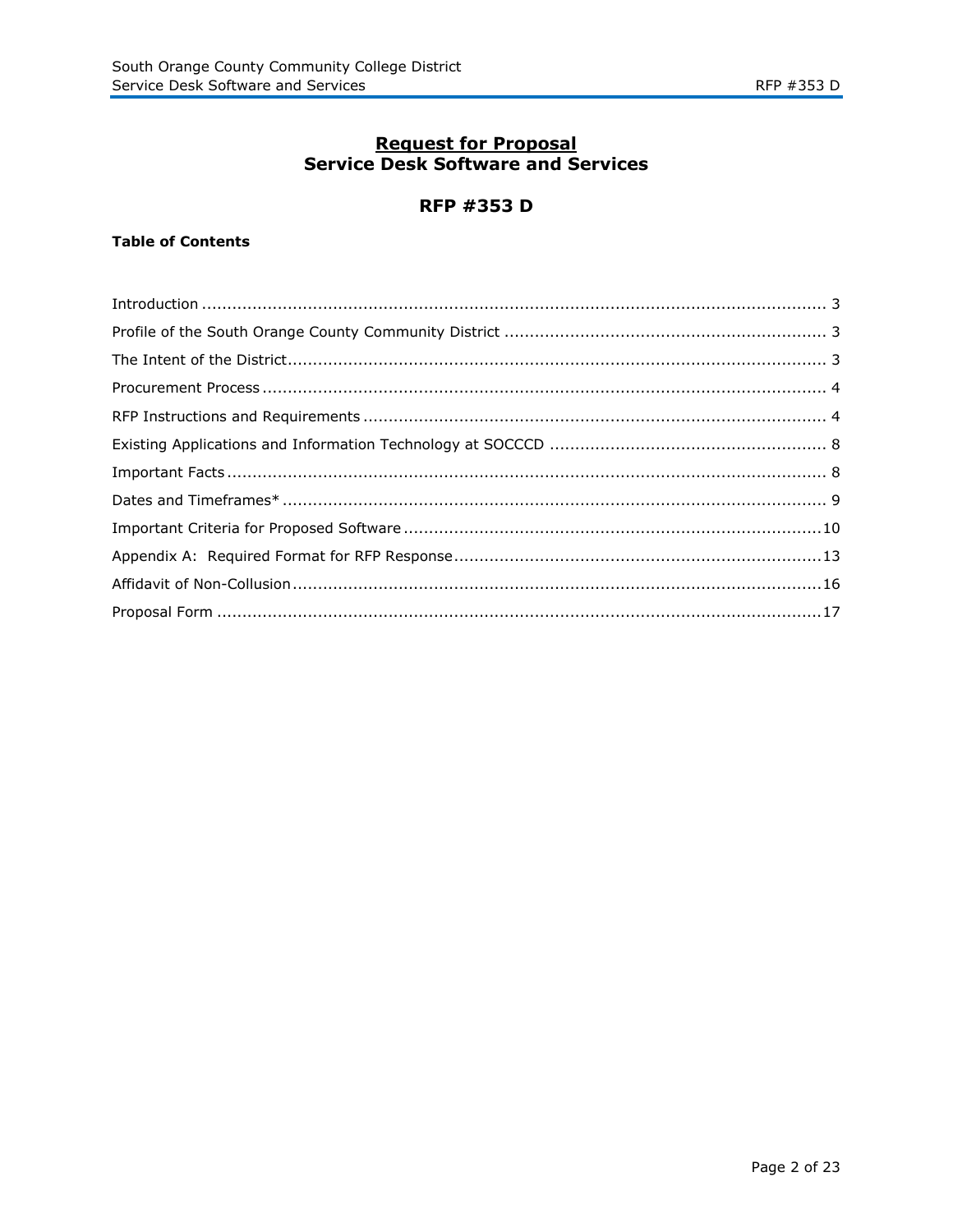# **Request for Proposal Service Desk Software and Services**

# **RFP #353 D**

#### **Introduction**

The South Orange County Community College District (SOCCCD) is considering purchase and implementation of a comprehensive service desk system to serve various functions at Saddleback College, Irvine Valley College and District Services. SOCCCD is rebidding to allow for the best possible outcome to the District. The rebid will allow for additional proposals to be evaluated.

#### **Profile of the South Orange County Community District**

South Orange County Community District encompasses 382 square miles in South Orange County serving over 909,000 residents in 26 communities. We know that higher education is directly linked to quality of life and economic vitality. We have helped generations of families achieve their educational and career goals since 1967.

This multi-campus district is comprised of Saddleback College in the City of Mission Viejo (1967), Irvine Valley College in the city of Irvine (1985) and Advanced Technology Education Park (2007) in the city of Tustin.

The District is governed by a seven-member elected Board of Trustees and the district's chief executive officer is the Chancellor.

District Services provides centralized administrative services to our three campuses including: Chancellor and Trustee Services, Business Services, Technology and Learning Services, and Human Resources. These departments provide accounting, benefits, facilities planning, fiscal services, human resources, information technology, institutional research and planning, payroll, public affairs, purchasing, risk management, and warehouse/mailroom services to our district.

The district continually assesses the effectiveness of its services through district-wide surveys, shared governance committees and task forces that are established to accomplish specific projects. Strategic planning is an essential tool for guiding our direction and assuring compliance with accreditation standards.

#### **The Intent of the District**

South Orange County Community College District (SOCCCD) is inviting submittals from qualified firms, partnerships, corporations, associations, or professional organizations to provide service desk software and services. Selection will result in an Agreement expected to provide comprehensive professional services to SOCCCD with target date for Agreement execution as identified in the schedule included later in this document.

The District is requesting proposals from firms with a proven track record. It is the intent of this Request for Proposals (RFP) to select the best firm to provide the specified services.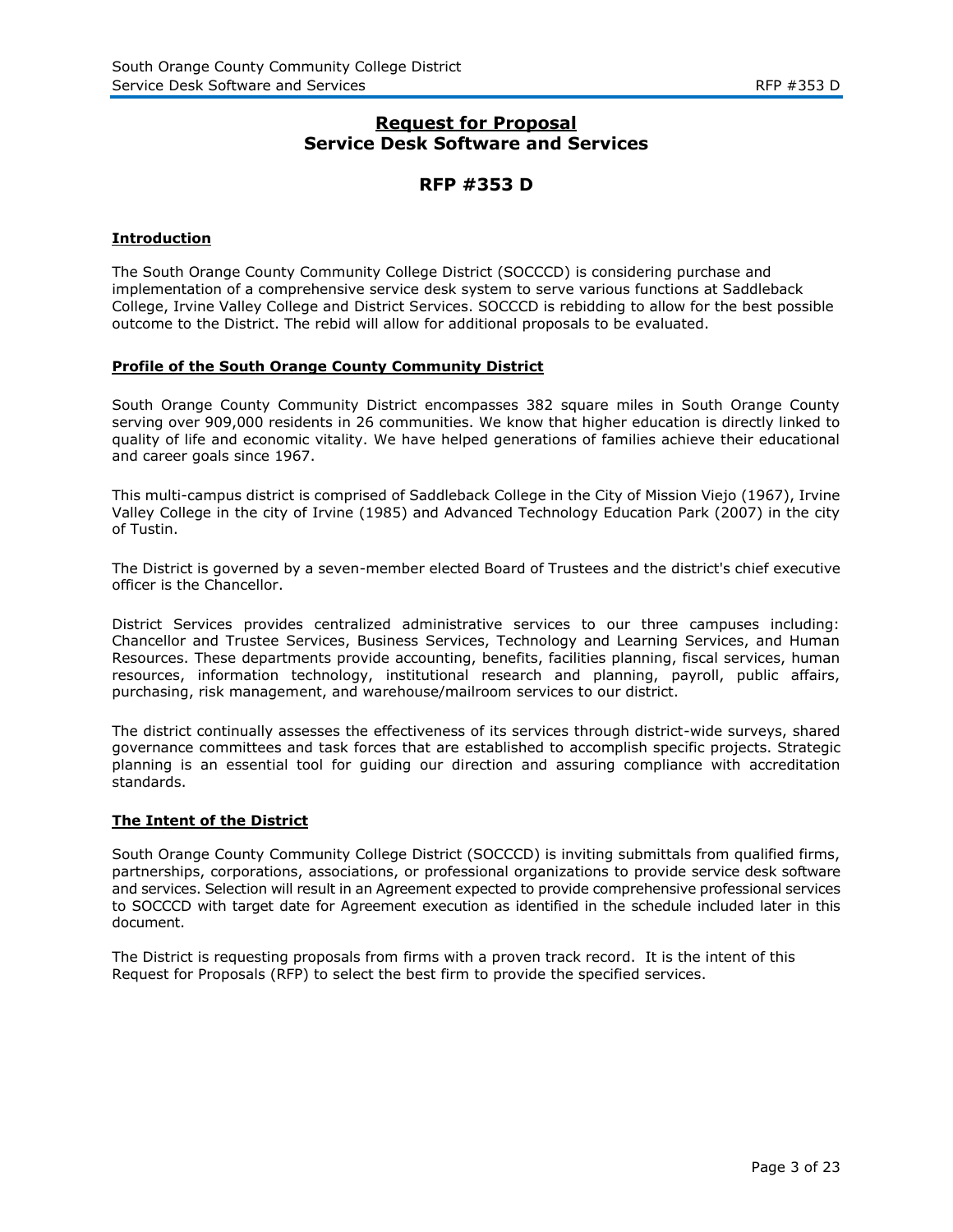#### **Procurement Process**

The District's procurement process will entail four major steps:

#### *Step One:*

Vendors will be invited to submit proposals in response to this RFP. Proposals should, at a minimum, meet the District's requirements as listed in the **"Important Criteria for Selection"** section of this RFP and should focus on products and services that best satisfy the District's needs, as presented in this RFP. Cost information is required from vendors as part of their proposals.

#### *Step Two:*

The District evaluation committee will evaluate vendors' written responses with respect to the District's needs and critical criteria, as presented in this RFP. Qualified vendors will be invited to continue in the procurement process.

#### *Step Three:*

Qualified vendors may be asked to make presentations and perform product demonstrations. Such demonstrations will be based upon the District's specific functional needs and requirements.

#### *Step Four:*

After thorough evaluation of vendors' proposals and demonstrations, if required, the District may ask qualified vendors to refine their proposals for various products and services. At the conclusion of such a process, the District anticipates they will make a final recommendation to the District's Governing Board to authorize a contract.

#### **RFP Instructions and Requirements**

Below are instructions and requirements for all vendors. The District will not consider a vendor's proposal unless it is consistent with all material instructions and requirements.

 *The District has engaged the services of Strata Information Group (SIG) to assist in this procurement process. All vendors shall consider Henry Eimstad of SIG or Jon A. Aasted as sole points of contact for all communication throughout the entire evaluation process. Vendors are not to contact SOCCCD, Saddleback College or Irvine Valley College staff. Henry or Jon A. Aasted can be reached at:*

Henry Eimstad Partner Strata Information Group 3935 Harney St, Suite 203 San Diego, CA 92110 619-719-2483 – Cell eimstad@sigcorp.com

Jon A. Aasted Executive Director of Business Services 28000 Marguerite Parkway Mission Viejo, CA 92692-3635 (949)582-4678 jaasted@socccd.edu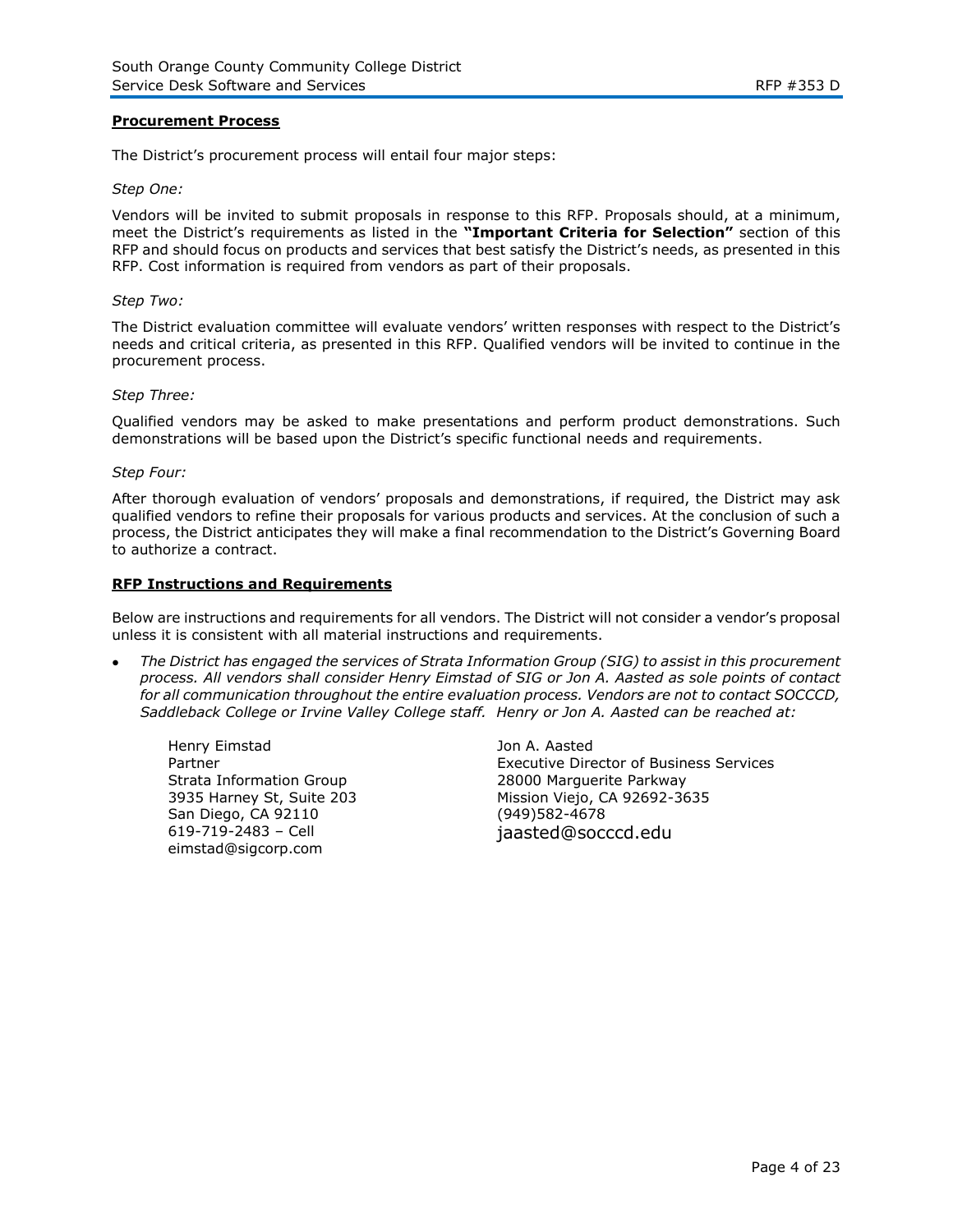South Orange County Community College District Financial Aid Disbursement Services

#### RFP #353 D

PROPOSAL INFORMATION:

| Submittal Deadline:   | <u>2:00 PM, May 31, 2017</u>                                                                                                                                                     |
|-----------------------|----------------------------------------------------------------------------------------------------------------------------------------------------------------------------------|
| Place of Bid Receipt: | SOCCCD - Facilities Planning and Purchasing Department<br>Saddleback College<br>Third Floor, Heath Sciences Building<br>28000 Marquerite Parkway<br>Mission Viejo, CA 92692-3635 |
| Mailing Address:      | South Orange County Community College District<br>Attn: Jon Aasted<br><b>Executive Director of Business Services</b><br>28000 Marquerite Parkway<br>Mission Viejo, CA 92692-3635 |

Proposals will be received up to the above-indicated time and date. Late proposals will not be accepted and will be returned unopened. Proposals may be delivered in person, by U.S. mail, or courier services. Fax proposals are not acceptable. Proposals must be submitted in an envelope plainly marked with the following information: Financial Aid Disbursement Services (SOCCCD RFP #353 D)

Proposals shall be binding upon the provider for 180 calendar days following the award recommendation date. All terms and specifications included in or appended to this solicitation apply to any subsequent award.

Number of Copies: Submit five (5) copies of the proposal. An electronic copy in MS-Word and PDF formats on a flash drive must also be provided. Brochures and other promotional materials are not necessary unless you consider them to be the only way to convey your services.

- Each proposal shall conform to the format presented in Appendix A. Proposals shall include tabs at each identified section and all information shall be presented in the order that is identified in Appendix A.
- Each proposal shall include a Non-Collusion Declaration signed by the vendor with his/her usual longhand signature. Proposals by partnerships must include the names of all partners and be signed in the partnership name by a general partner with the authority to bind the partnership in all relevant matters. Proposals by corporations must include the legal name of the corporation followed by the signature of a person who is authorized to bind the corporation. The name of each signatory shall be typed or printed below the signature. When requested by the District, satisfactory evidence of the authority of all those who signed the proposal shall be furnished.
- Proposals may be withdrawn by a vendor prior to 6/15/17, by submitting a written request to the District. Thereafter, a vendor shall not be relieved of the proposal submitted without the District's consent or vendor's recourse to Public Contract Code 5100 et seq.
- All addenda issued prior to 5/26/17, shall form a part of the specifications issued to vendors for the preparation of their proposals and will be made available on the district's bid website.
- The District reserves the right to reject any or all proposals, or any portion or combination thereof. In addition, the District reserves the right to waive any irregularity or informality within the proposal or procurement process.
- Section 508 Compliance statement: Vendors bidding on this proposal must be willing to accept the following statement as part of any agreements that may be entered into with the District's: *"Vendor hereby warrants that the products or services to be provided under this agreement comply with the accessibility requirements of section 508 of the Rehabilitation Act of 1973, as amended (29 U.S.C.*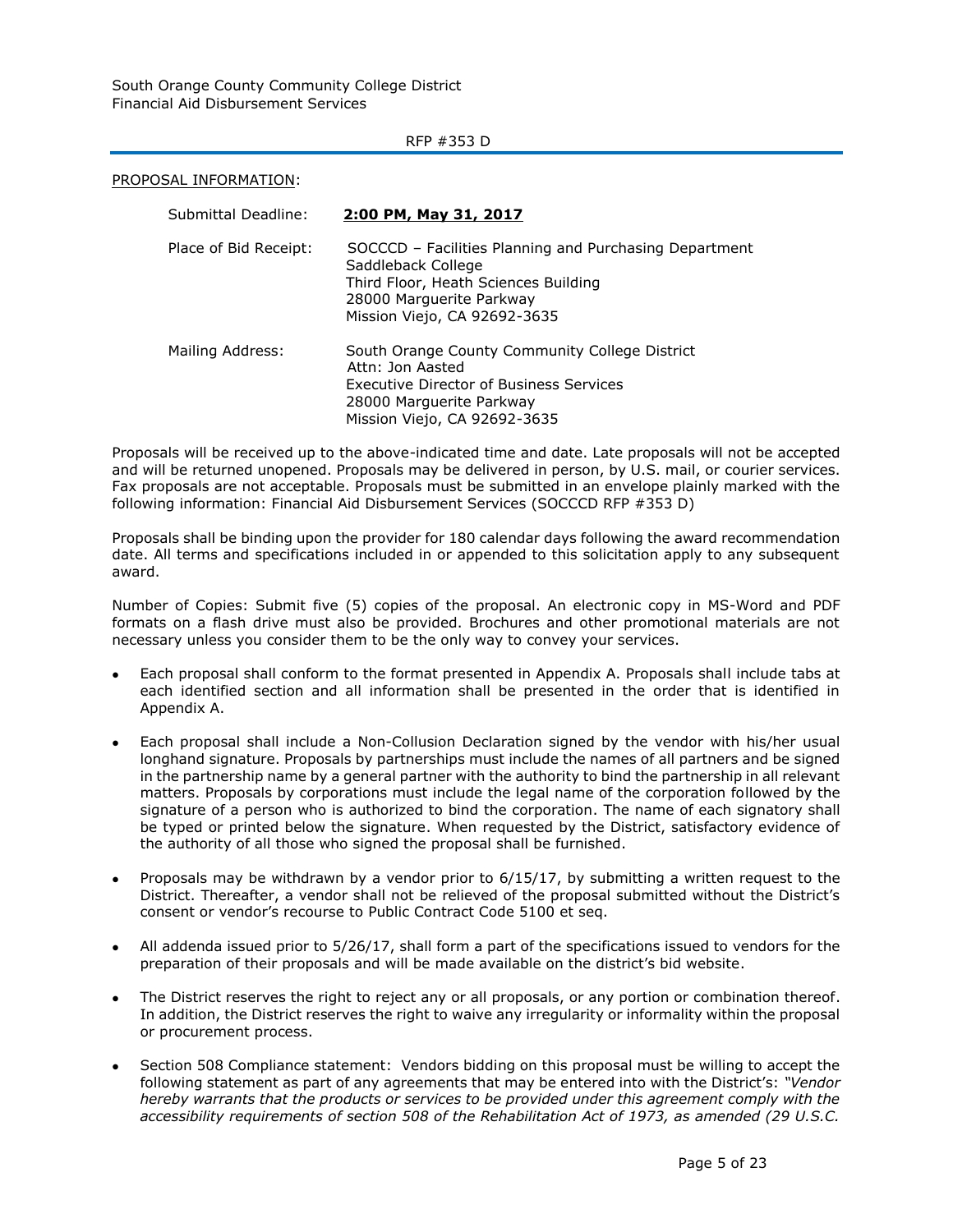*§ 794d), and its implementing regulations set forth at Tile 36, Code of Federal Regulations, part 1194. Vendor agrees to promptly respond to and resolve any complaint regarding accessibility of its products or services, which is brought to its attention. Vendor further agrees to indemnify and hold harmless the South Orange County Community College District, the Chancellor's Office of the California Community Districts, and any California community District using the vendor's products or services from any claim rising out of its failure to comply with the aforesaid requirements. Failure to comply with these requirements shall constitute a breach and be grounds for termination of this agreement."*

- The award of a contract to a qualified vendor, if made by the District, will be based upon a comprehensive review and analysis of each proposal. The District shall be the sole judge of the merits of proposed products and services. The District, alone, shall determine its best interests and act accordingly. All vendors shall abide by the decisions of the District.
- Upon the District's request, a vendor shall submit satisfactory documentation of its financial resources, experience in providing relevant products/services, personnel who are available to perform with respect to the proposed contract and any other desired evidence of the vendor's qualifications.
- Vendors are entirely responsible for any expenses that are associated with their participation in the procurement process. The District shall have no responsibility.
- The District reserves the right to perform whatever research it deems appropriate in order to assess the merits of any vendor's proposal. Such research may include, but not necessarily be limited to, discussions with outside consultants, interviews with the vendor's existing clients and analysis of industry reports.
- The District reserves the right to seek clarifications and follow up information from vendors.
- Vendors are hereby advised that the District is bound by open records laws and policies when it receives vendor-submitted materials. Any information that constitutes a trade secret and that a vendor wishes to declare confidential should be expressly noted as such at the top of each relevant page and be in compliance with all public agency contract code requirements for permitting exclusion.
- In the event of litigation, the related matters shall be governed by and construed in accordance with the law of the State of California. The venue shall be with the appropriate state or federal court located in Orange County, California.
- The vendor selected by the District will be required to execute a formal contractual agreement based upon the terms and conditions included in this RFP. A draft contract may be provided as consideration in the development of the Agreement. All contract documents are subject to the approval of the District and its legal counsel. Electronic approval of terms and conditions upon signin will not be binding. All contract amendments must be fully executed between those identified as signatory by each party.
- Each vendor and subcontractor, if any, must possess all appropriate and required licenses or other permits to perform the work as identified in the contract documents. Upon request, each vendor shall furnish the District with evidence demonstrating possession of required licenses and/or permits.
- The vendor shall not discriminate against any prospective or active employee engaged to perform any work because of race, color, ancestry, national origin, religious creed, sex, age, disability or marital status. The vendor agrees to comply with applicable federal and State laws including, but not limited to, the California Fair Employment and Housing Act, beginning with Government Code Section 12900, and Labor Code Section 1735. In addition, the vendor agrees to require compliance with this provision by any subcontractor.
- No interest in the contract shall be transferred to any other party without the permission of the District's Governing Board.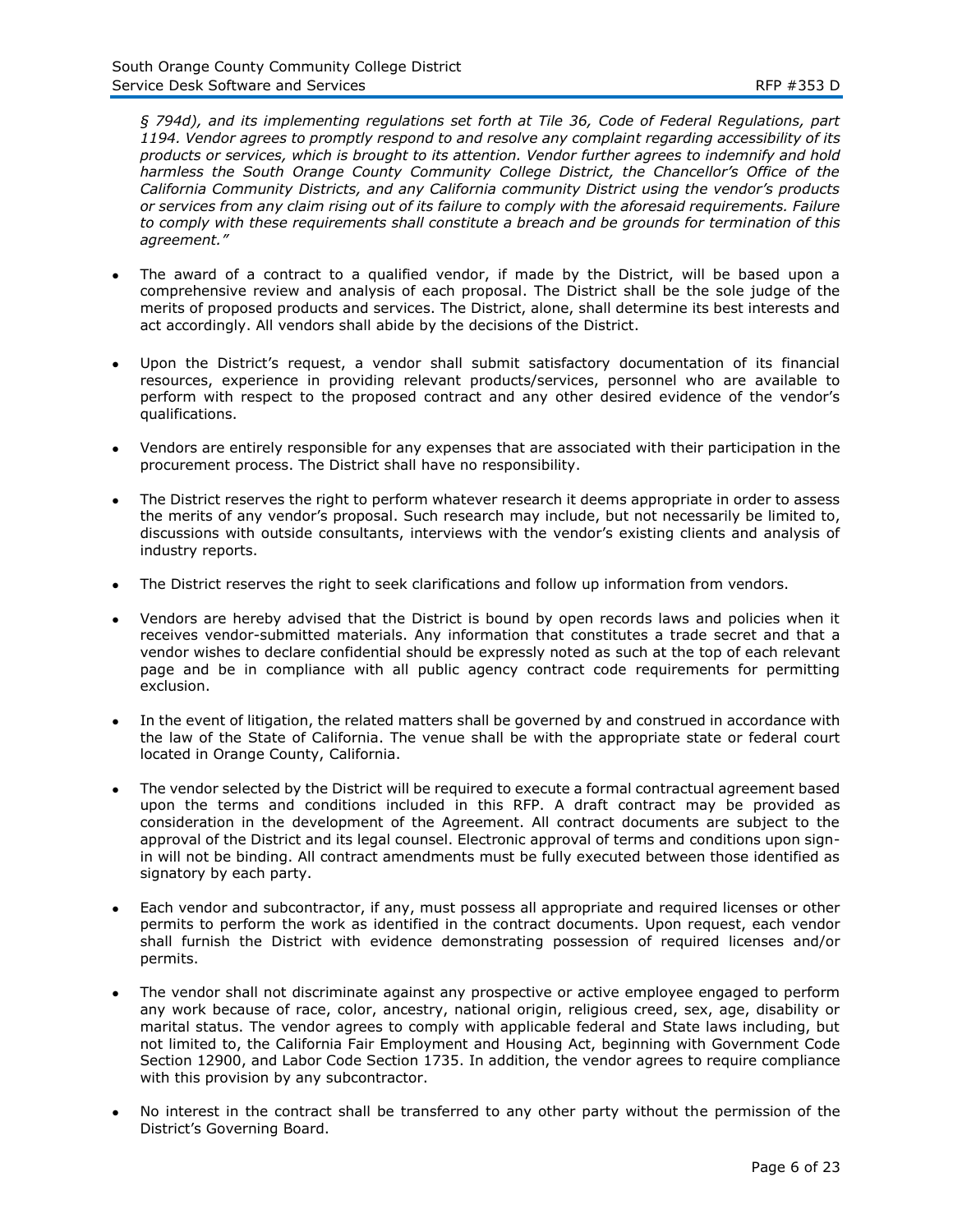- Any award that arises out of the procurement process shall be governed by the laws of the State of California.
- The vendor agrees to indemnify and hold harmless the District from any claim that arises out of its failure to comply with the Rehabilitation Act of 1973, as amended.
- In accordance with the provisions of Section 3700 of the Labor Code, the successful vendor shall secure the payment of compensation to its employees. The vendor hereby acknowledges, and by submitting a proposal agrees, to the following statement:

"I am aware of the provisions of Section 3700 of the Labor Code which require every employer to be insured against liability for worker's compensation or to undertake self-insurance in accordance with the provisions of that code, and I will comply with such provisions before commencing the performance of the work of this contract documents."

- Insurance: Vendor shall not commence work until it has obtained the insurance required herein and has submitted proof of such coverage to the District. Vendor shall not allow any subcontractor, agent, or employee to commence work on the contract without proof of same. Coverage must be secured and maintained for the duration of the contract.
	- (a) Workers' Compensation Insurance not less than the statutory limits and including employer's liability coverage limits not less than \$1,000,000.
	- (b) Comprehensive Commercial General Liability Insurance with limits not less than \$1,000,000 per occurrence.
	- (c) Comprehensive Automobile Liability Insurance with limits not less than \$1,000,000 per occurrence for all owned, non-owned and hired vehicles.

The insurance certificates for (b) and (c) must list the District as additional insured, as follows: *South Orange County Community College District, its Board of Trustees, officers, agents, representatives, employees, and volunteers are added as additional insured.* The certificate must include a copy of the additional insured endorsement that amends the insurance policy.

- The District does not discriminate with regard to race, color, gender, national origin, or disability in the awarding of contracts.
- The District encourages the submission of proposals from all vendors who can meet the mandatory requirements set forth in this RFP.

*Left Intentionally Blank*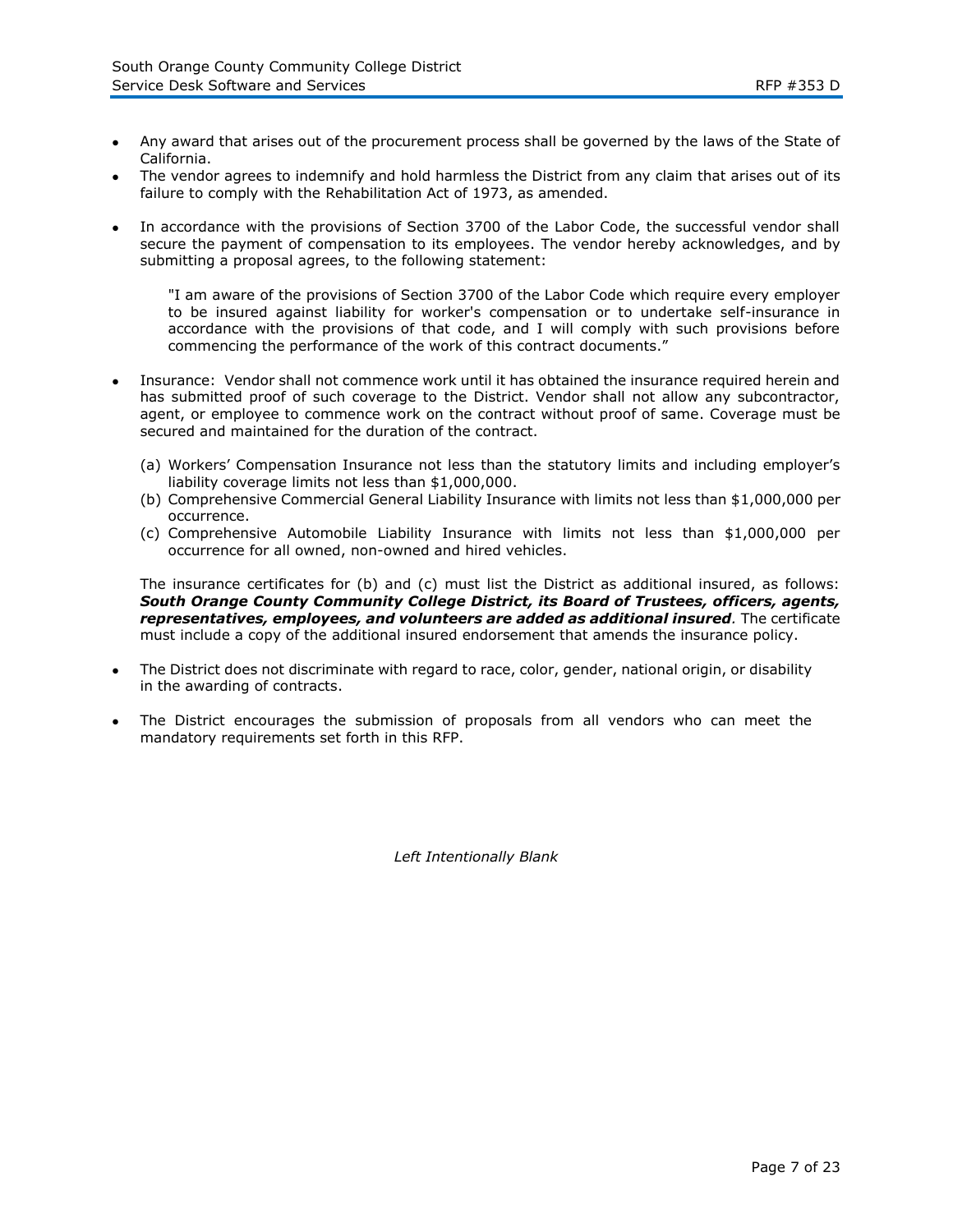# **Existing Applications and Information Technology at SOCCCD**

#### General Background

SOCCCD supports a portfolio of administrative applications that provide services district-wide to students, faculty, and staff. This portfolio includes a complete Student Information System, Human Resources system, Financial system, Financial Aid system, Library Automation system, Learning Management System, and Enterprise Content Management System. In order to simplify management of the systems and minimize expense, SOCCCD IT has standardized on a Windows Server and SQL Server environment with web client access whenever possible.

#### Web Systems Information

Many systems at SOCCCD provide services through a web browser. Most SIS functionality is delivered through MySite, a web-based portal for students, faculty, and staff. Workday HCM is completely webbased. The PowerFaids financial aid system has a student-facing web portal. The OCLC WorldShare library system has a web portal for patrons. Perceptive Capture ECM provides web clients in addition to full Windows clients. The Blackboard LMS is completely web-based.

#### Current Application Software Supported

| <b>Systems Name</b>                 | <b>Source</b>                  | <b>Areas Directly Supported</b>                                                             | <b>Functional Description</b>                                                                                                                                                                                           |
|-------------------------------------|--------------------------------|---------------------------------------------------------------------------------------------|-------------------------------------------------------------------------------------------------------------------------------------------------------------------------------------------------------------------------|
| <b>KACE</b>                         | Dell                           | IT departments                                                                              | Service desk tickets, processes<br>and reports                                                                                                                                                                          |
| <b>AMMS</b>                         | MicroWest Software<br>Systems  | Saddleback College facilities<br>department                                                 | Maintenance for equipment,<br>preventive maintenance, work<br>orders                                                                                                                                                    |
| Student Information<br>System (SIS) | Locally developed              | Students, faculty, staff                                                                    | Comprehensive software<br>application which automates<br>many functions in Student<br>Services and Instruction at the<br>colleges. Services are provided to<br>students, faculty, and staff<br>through a common portal. |
| Finance (FDM)                       | Workday                        | Purchasing (central Purchasing<br>and all offices/departments),<br><b>Business Services</b> | Software in support of purchasing<br>and accounting                                                                                                                                                                     |
| HR/Payroll (HCM)                    | Workday                        | HR, Payroll Business Services,<br>College fiscal offices                                    | Software in support of HR<br>functions, budget development,<br>and local payroll processes                                                                                                                              |
| PowerFaids                          | College Board                  | Financial Aid offices                                                                       | Financial Aid software used to<br>automate all aspects of the<br>college financial aid offices                                                                                                                          |
| WorldShare                          | OCLC                           | Library staff and students                                                                  | Library automation system<br>supporting all library functions                                                                                                                                                           |
| Perceptive Capture                  | Lexmark Enterprise<br>Software | Financial Aid offices,<br>Admissions and Records offices.<br>student services, instruction  | Enterprise-wide document<br>management and workflow<br>system                                                                                                                                                           |
| <b>Blackboard LMS</b>               | Blackboard                     | Students, faculty                                                                           | Learning management system for<br>students                                                                                                                                                                              |
| Sharepoint                          | Microsoft                      | Faculty, staff                                                                              | Intranets                                                                                                                                                                                                               |
| Call Manager                        | Cisco                          | Students, faculty, staff                                                                    | District-wide voice system                                                                                                                                                                                              |
| Email                               | Microsoft                      | Students, faculty, staff                                                                    | District-wide email system                                                                                                                                                                                              |
| Desktop                             | Microsoft/HP                   | Students/faculty, staff                                                                     | District-wide desktops                                                                                                                                                                                                  |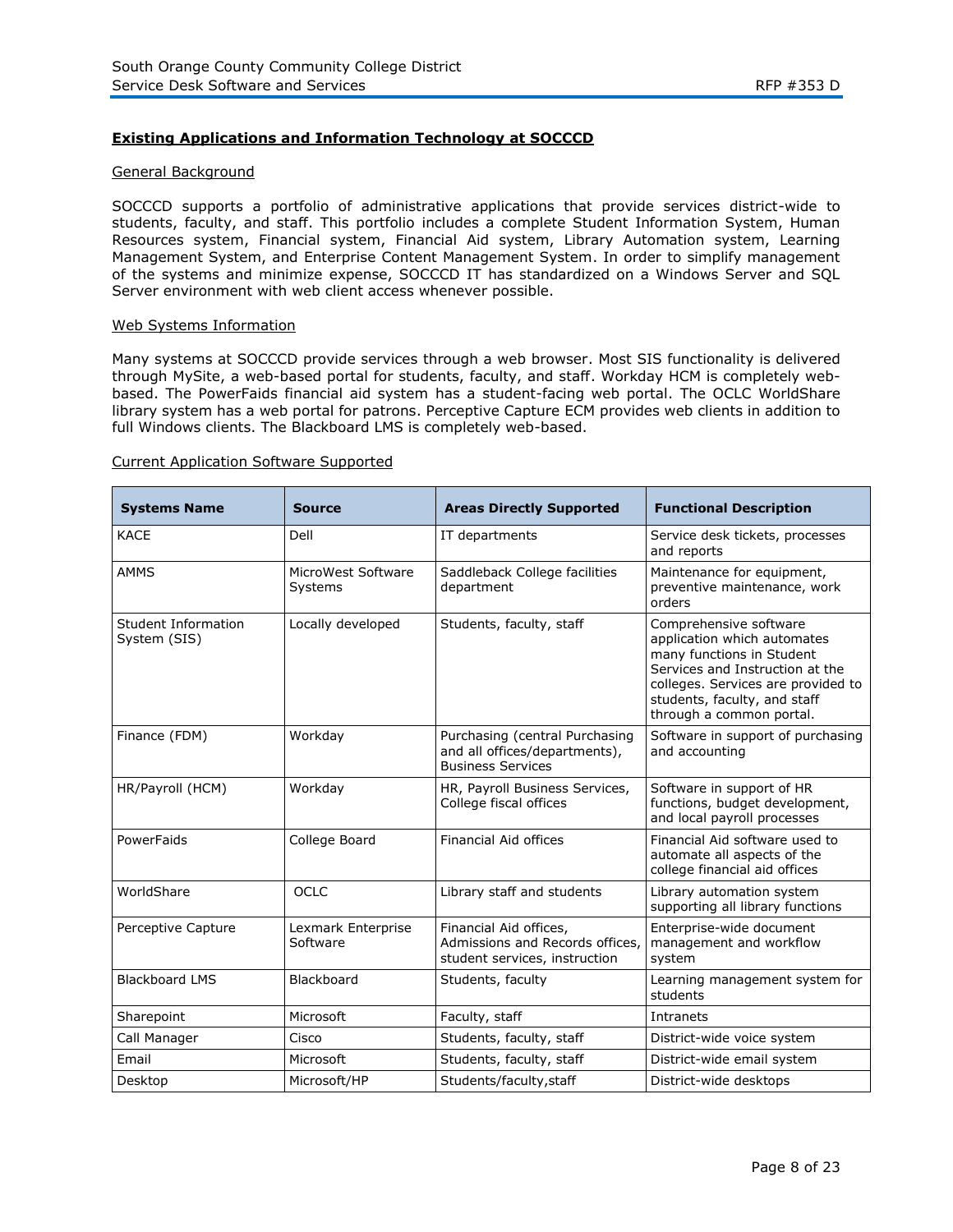# Dates and Timeframes\*

# \***All Dates are subject to change at the discretion of the District**

| ETHI                                                                        | <b>Date/Timeframe</b> |
|-----------------------------------------------------------------------------|-----------------------|
| Release of RFP                                                              | 5/17/17               |
| Deadline for vendors' questions to District                                 | 5/25/17               |
| Deadline for District to respond to vendor questions                        | 5/26/17               |
| Deadline for vendors' submission of proposals                               | 5/31/17               |
| Selection of vendors who will be invited to give presentations, if required | If required           |
| On-site vendor demonstrations and presentations                             | If required           |
| Request for additional information                                          | If required           |
| Finalization of contract terms and pricing                                  | 6/1/17                |
| Approval of contract award by the District's Board                          | 6/26/17 or 7/17/17    |
| Contract signed                                                             | 6/27/17 or 7/18/17    |
| Services begin                                                              | TBD                   |

All questions should be submitted to Henry Eimstad of SIG, eimstad@sigcorp.com by email before the deadline indicated above. Written answers to questions will be distributed to all vendors on or before 5/26/17.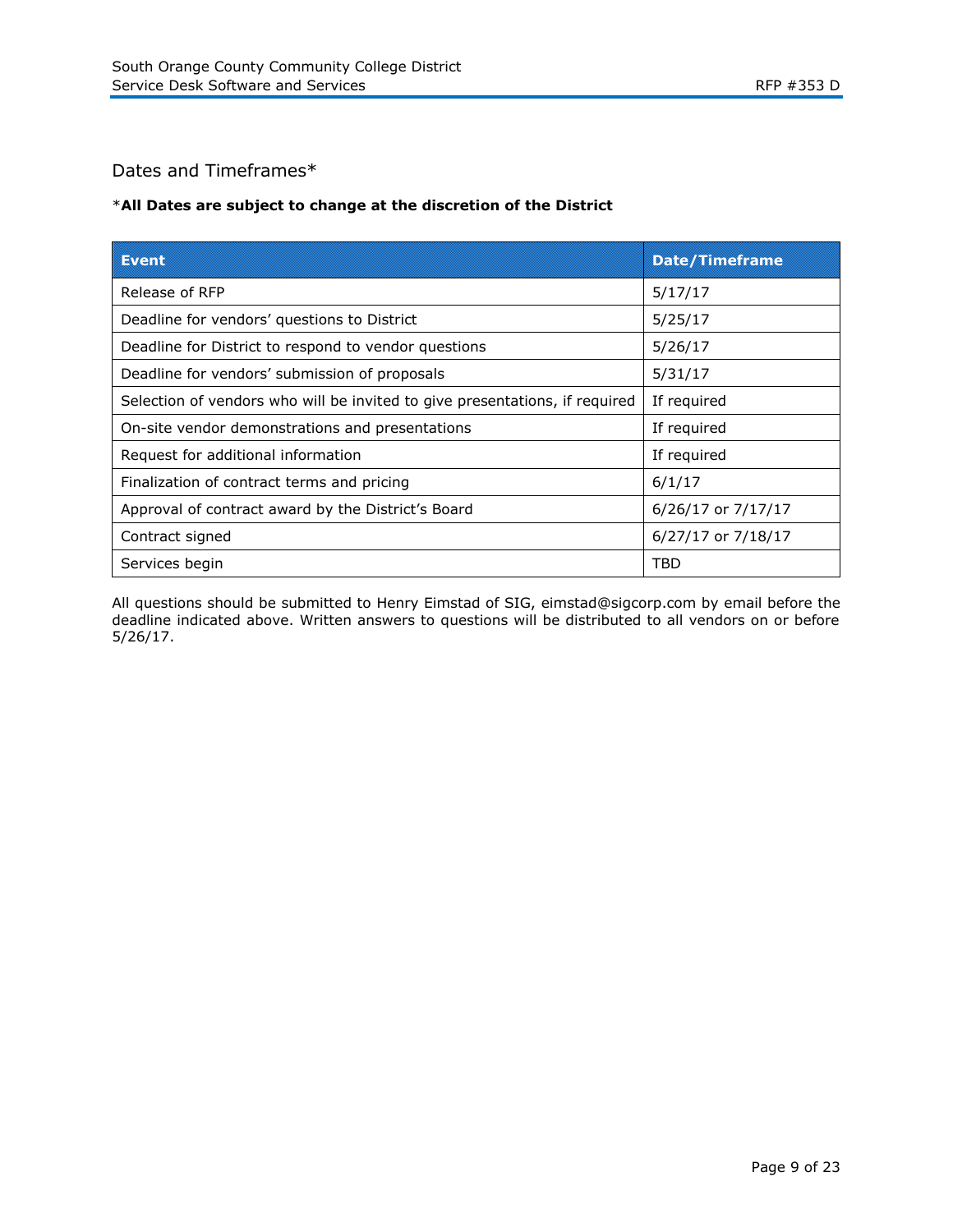### **Important Criteria for Selection**

- 1. How long has your firm been performing the services required by this RFP?
- 2. How many years has the firm been in business?
- 3. How many clients do you currently support for the proposed services?
- 4. Include a minimum of three (3) clients (preferably in higher education) that the District may contact for reference purposes. Provide the client entity name, years serviced, primary contact name and title, phone number, e-mail and mailing address.
- 5. List any material claims or litigation against the vendor that will impact the vendor's ability to provide the services requested in this document.
- 6. The District prefers not to deal with multiple vendors during either the deployment or operation of the system. If other vendors are required, identify them and provide a description of their services. Explain the interaction with them, your firm and SOCCCD.
- 7. Does the proposed solution meet Section 508 accessibility requirements?
- 8. Describe the options for hosting the software:
	- a. SaaS
	- b. Local hosting
- 9. Indicate if you provide the following high level functional requirements as described by Gartner.
	- a. Incident/problem process
	- b. Templates for incident submission
	- c. Service level management- agreements and reporting
	- d. Self-service portal
	- e. Service request management
	- f. Change process Configuration Management and repository (CMDB)
	- g. Knowledgebase and FAQs
- 10. Please indicate if you can support the following
	- a. Interface with TFS
	- b. Ticket submission modes
		- i. Email
		- ii. Mobile
		- iii. Portal
	- c. Account creation
- 11. How can you accommodate multiple units (District, Saddleback College, Irvine Valley College, etc.) and simultaneously allowing sharing between the units? Can each unit have separate branding?
- 12. How does the solution provide ease of transferring incidents from one unit to another?
- 13. Does your solution include remote assistance software to help end-users?
- 14. Does your solution have a mobile interface for end-users and technical staff?
- 15. Does your solution provide a live chat feature?
- 16. Is your solution designed with HTML 5 technology?
- 17. Does your solution provide the ability for the end-user to rate the service received?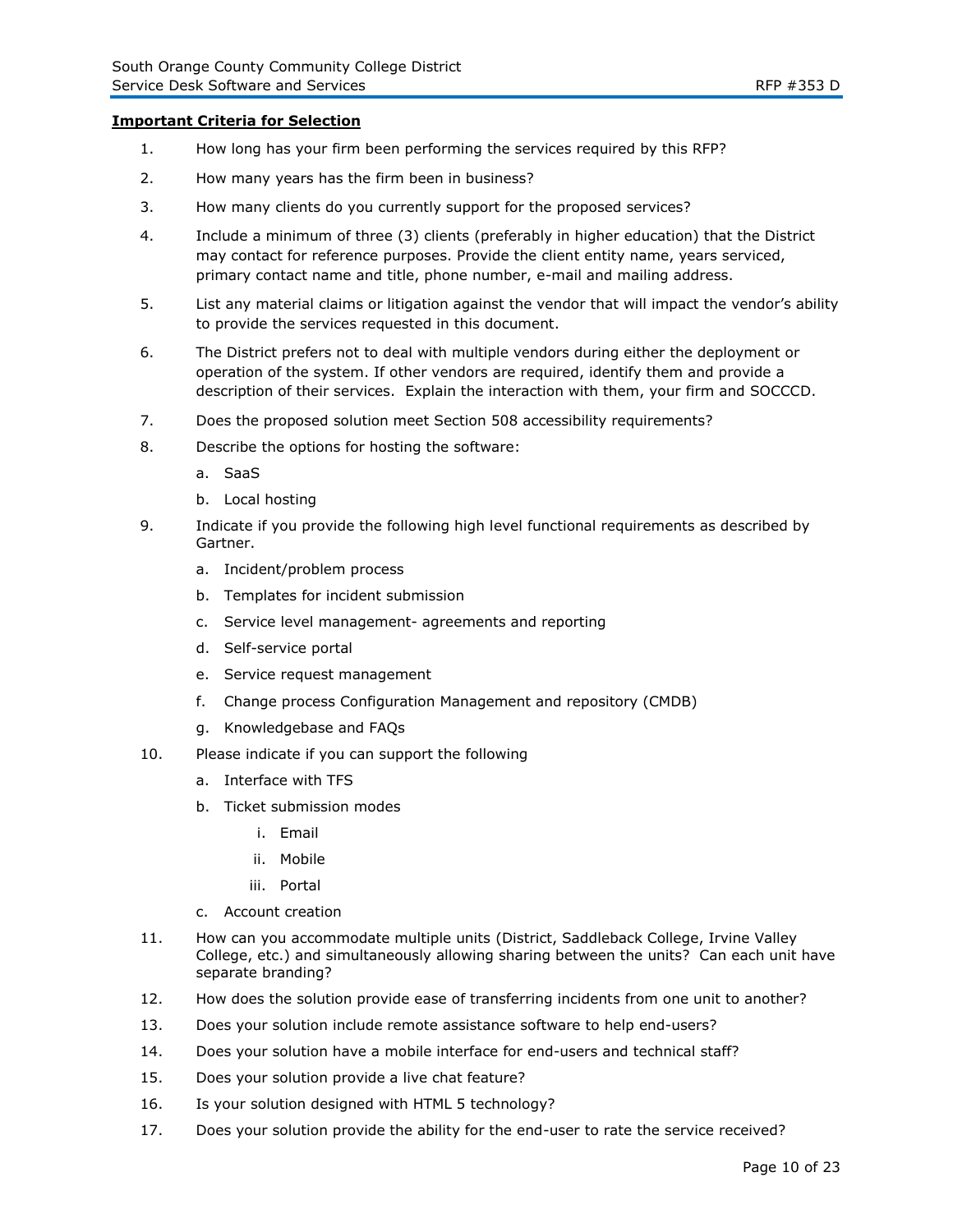- 18. How many updates to the product does your company deploy during a year?
- 19. How often do you have major releases? Please provide versions and dates.
- 20. What is the R&D investment as a percentage of total revenue from your company towards the service desk product?
- 21. Does your product have an integrated client-management module?
- 22. Does your product have an inventory system and client that runs on both Macs and PCs?
- 23. Does your product allow users to use an "app store" to install approved programs without the need for technician assistance?
- 24. Does your product allow the creation and deployment of software/configurations to Macs and PCs?
- 25. Does your product have a hardware request solution?
- 26. Does your product have a recommendation engine that can make suggestions to the end user and/or the technician?
- 27. Does your product have an integrated password reset automation? Does your project monitor application licensing?
- 28. Does your system integrate into Cisco Call Manager and proactively open tickets for the answering agent? If so, please demonstrate how this works.
- 29. Does your product have pre-existing reports that can be automated and sent based on a custom schedule? If so, please demonstrate how this works.
- 30. Does your product allow the creation of custom reports?
- 31. Does your product have a workflow engine? Does the workflow engine allow for approvals?
- 32. Does your product have a problem management solution? If so, please demonstrate how a ticket is promoted to a problem and new requests can be easily assigned to a known problem.
- 33. Does your product have management and technician dashboards?
- 34. Have you ever converted a client from the AMMS system to your proposed system?
	- a. If yes, identify the client.
	- b. Did you convert their data?
	- c. If no, identify clients you have converted from other systems.
	- d. Did you convert their data?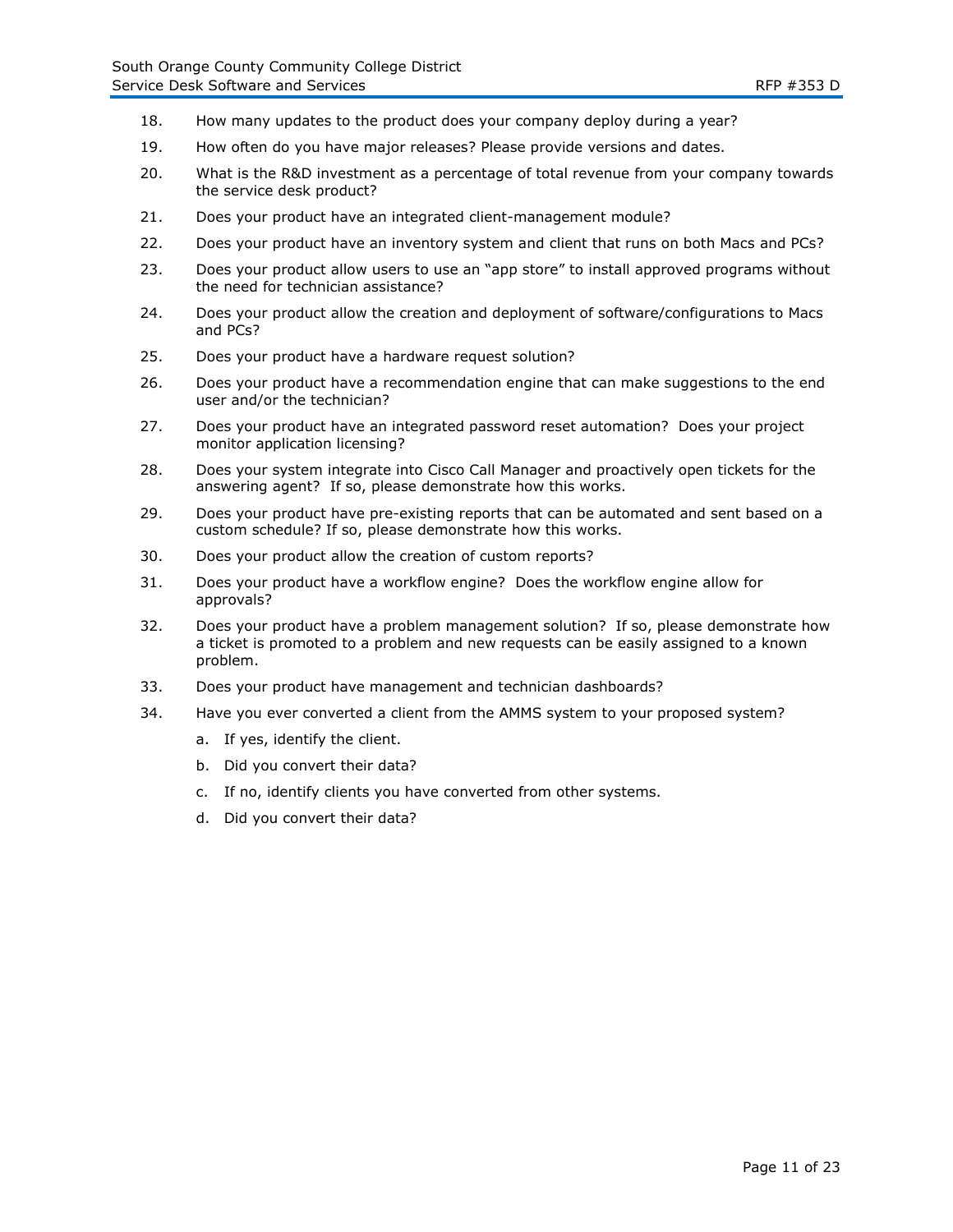# **Scope of Services**

# **Implementation Services**

Describe the proposed implementation process including schedule, tasks and responsibilities.

- 1. Will the vendor provide these service or are they to be provided by a subcontractor? If so, what firm?
- 2. Submit a detailed timeline for implementation of your services including a project plan illustrating major milestones and deliverables. The District prefers an implementation of ninety days or less.
- 3. Describe the nature of the support team that will assist the Institution in implementing the program.
- 4. What roles and responsibilities are to be provided by the District during the implementation?
- 5. Provide a timeline for a past, successful implementation which would be similar to the District's.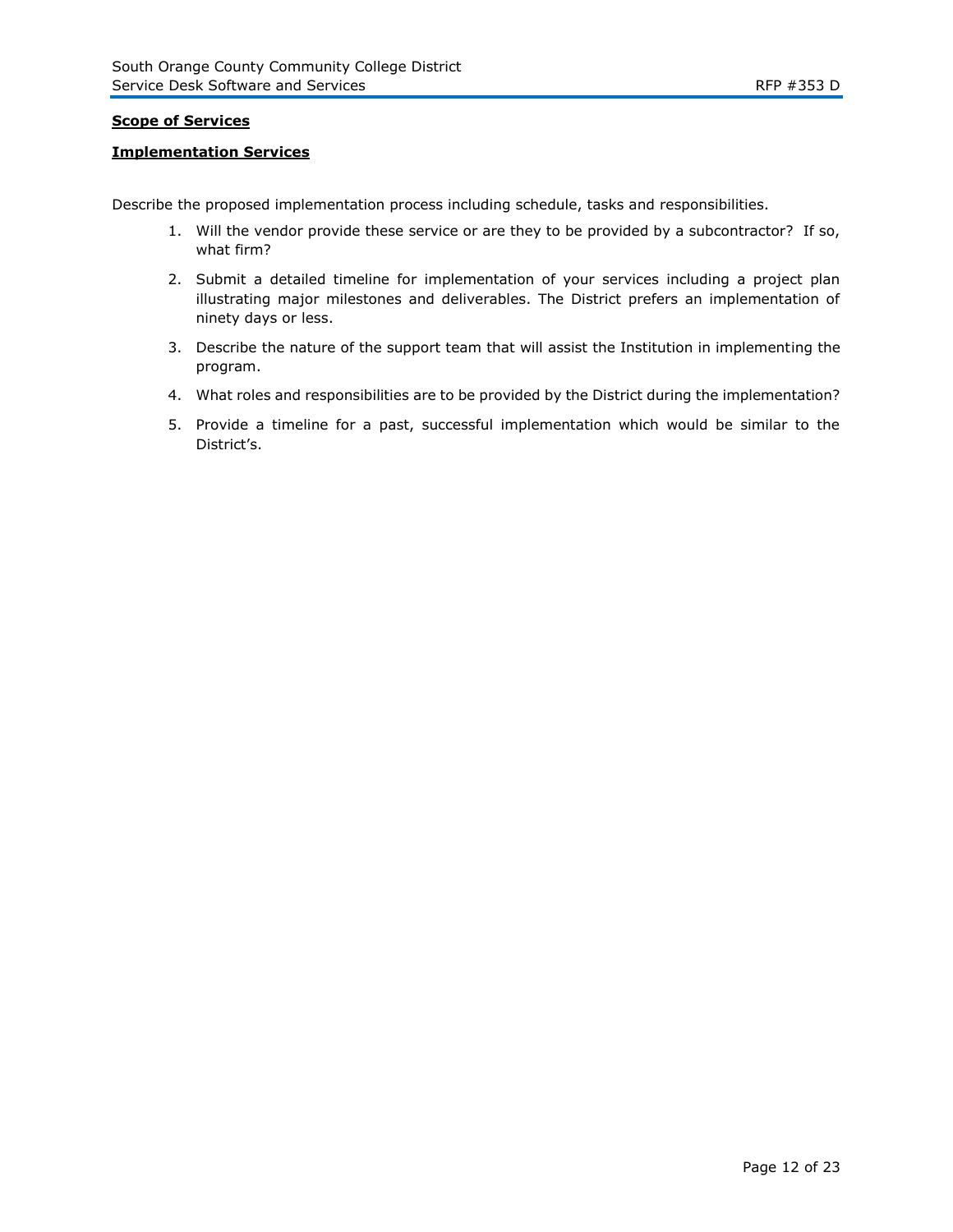# Appendix A: Required Format for RFP Response

#### **Section 1: Executive Summary**

Provide an executive summary that summarizes the proposal.

#### **Section 2: Vendor Profile**

Provide the following information:

- (a) Name of vendor
- (b) Vendor's mailing address, telephone number, FAX number, and web site address
- (c) Vendor's primary contact person
- (d) Primary contact person's title, mailing address, telephone number(s), FAX number, and email address
- (e) Brief overview of the vendor's company, products and services
- (f) Identify proposed staff and provide resume's

#### **Section 3: Vendor's Understanding of the RFP**

- (a) Provide a statement that acknowledges the vendor's understanding of the "Procurement Process" as presented in the RFP.
- (b) Provide a statement that acknowledges the vendor's understanding of the "RFP Instructions and Requirements" as presented in the RFP.

#### **Section 4: Important Criteria for Proposed Software**

Provide responses to each of the items within the "Important Criteria for Selection" section of the RFP.

#### **Section 5: Proposed Scope of Services**

Provide a responses to each of the items within the "Scope of Services" section of the RFP.

#### **Section 6: Vendor's Corporate Strength**

Describe the vendor's corporate history, market segment(s), client base, employee base, research and development programs and financial well-being.

#### **Section 7: Optional Products and Services**

Describe, in detail, all optional products and services. Vendors are hereby advised that the District's may want to procure an optional item, but might not be able to do so if it is not formally declared in this section.

#### **Section 8: Additional Information**

Provide any additional information that the District should consider in its evaluation of proposals. Do not provide marketing brochures or generic information that does not meet your specific solution to this Request for Proposal.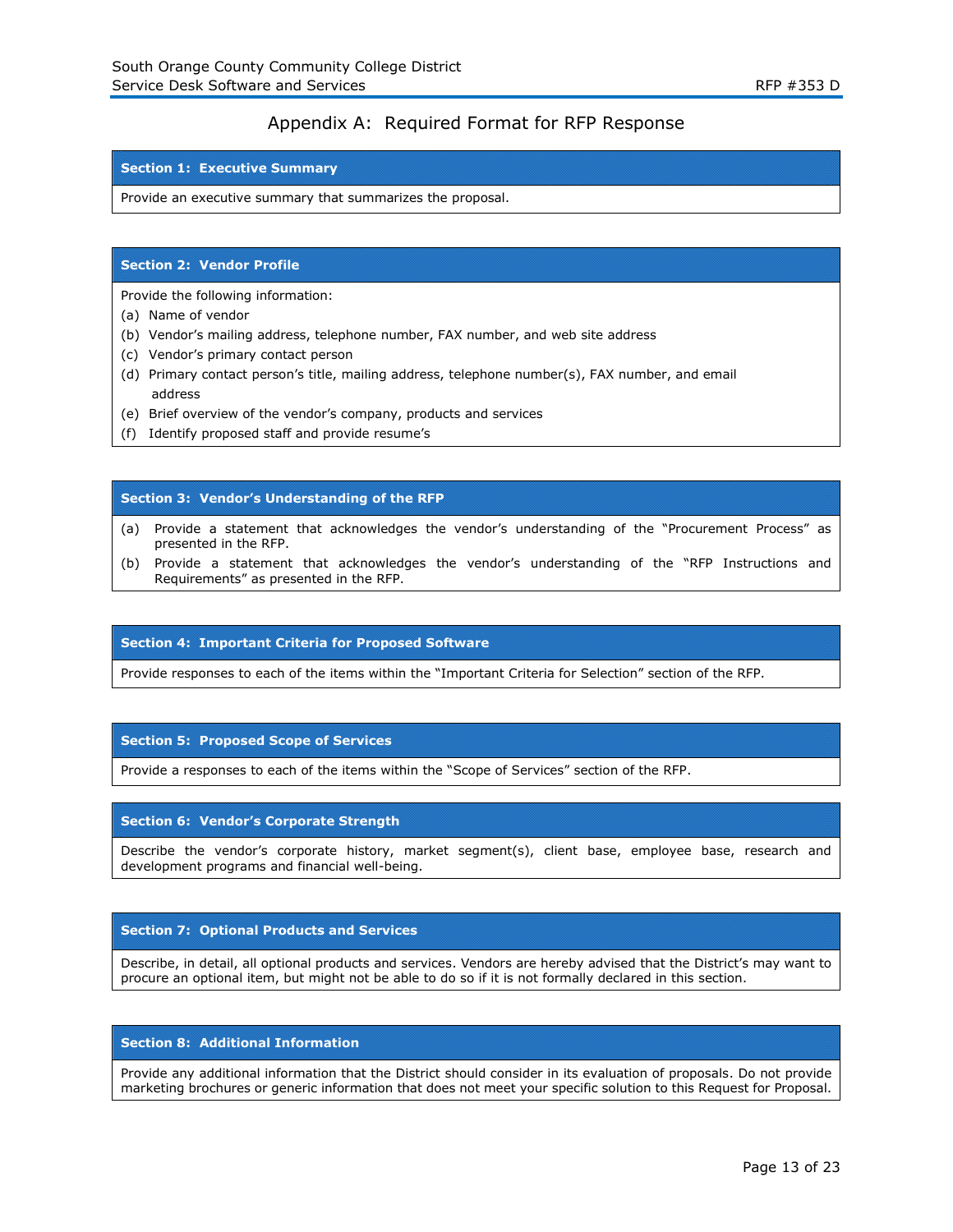### **Section 9: Acknowledgement of Addenda**

Provide attached proposal form that acknowledges understanding and compliance with RFP conditions and acknowledges the issuance and receipt of any RFP addenda, if applicable.

#### **Section 10: Client References**

Please provide detailed information about your reference institutions. We are specifically interested in your most recent implementations in higher education. Please include the following:

- a. Names of institutions
- b. Contact names, titles, telephone numbers, and email addresses for both business office and financial aid office units.
- c. List of installed software products and the production status of each, when they were implemented and which release.
- d. Name of firm providing implementation services if not the vendor.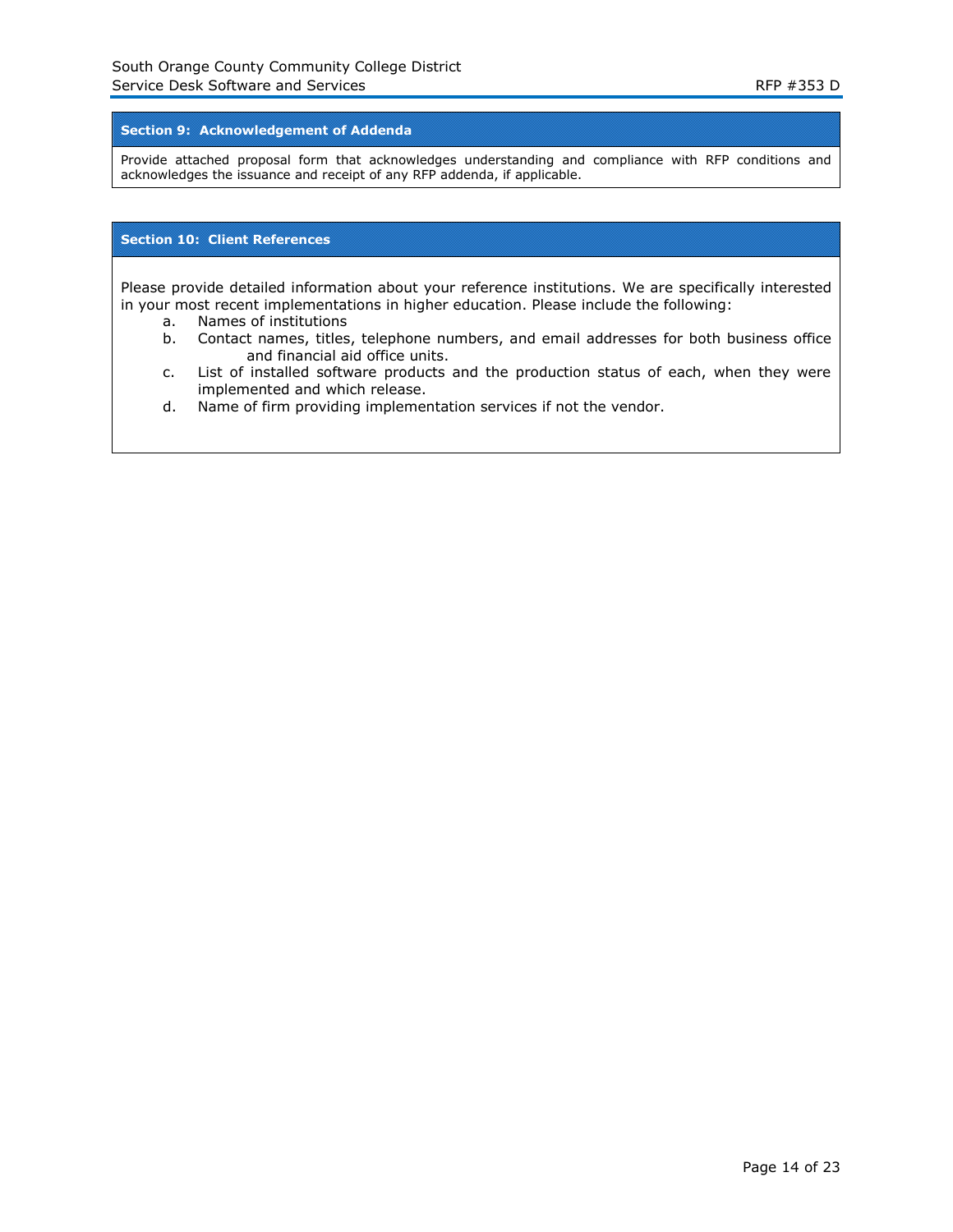| <b>Section 11: Contact Information Page</b> |                                                                                                                                                                                                                               |
|---------------------------------------------|-------------------------------------------------------------------------------------------------------------------------------------------------------------------------------------------------------------------------------|
| Company Name:                               |                                                                                                                                                                                                                               |
| Mailing Address:                            |                                                                                                                                                                                                                               |
| City, State, and Zip Code:                  |                                                                                                                                                                                                                               |
| Telephone Number:                           |                                                                                                                                                                                                                               |
| FAX Number:                                 |                                                                                                                                                                                                                               |
| Name of Signatory):<br>Title of Signatory:  |                                                                                                                                                                                                                               |
|                                             |                                                                                                                                                                                                                               |
| Individual                                  |                                                                                                                                                                                                                               |
|                                             |                                                                                                                                                                                                                               |
| Partnership                                 | Name: Name and the second contract of the second contract of the second contract of the second contract of the second contract of the second contract of the second contract of the second contract of the second contract of |
|                                             |                                                                                                                                                                                                                               |
|                                             |                                                                                                                                                                                                                               |
| Corporation                                 |                                                                                                                                                                                                                               |
|                                             | (a Corporation)                                                                                                                                                                                                               |
|                                             |                                                                                                                                                                                                                               |
|                                             |                                                                                                                                                                                                                               |
|                                             |                                                                                                                                                                                                                               |
|                                             |                                                                                                                                                                                                                               |
|                                             |                                                                                                                                                                                                                               |
|                                             |                                                                                                                                                                                                                               |
|                                             |                                                                                                                                                                                                                               |
|                                             |                                                                                                                                                                                                                               |
|                                             |                                                                                                                                                                                                                               |
| [Seal]                                      |                                                                                                                                                                                                                               |
|                                             |                                                                                                                                                                                                                               |
|                                             |                                                                                                                                                                                                                               |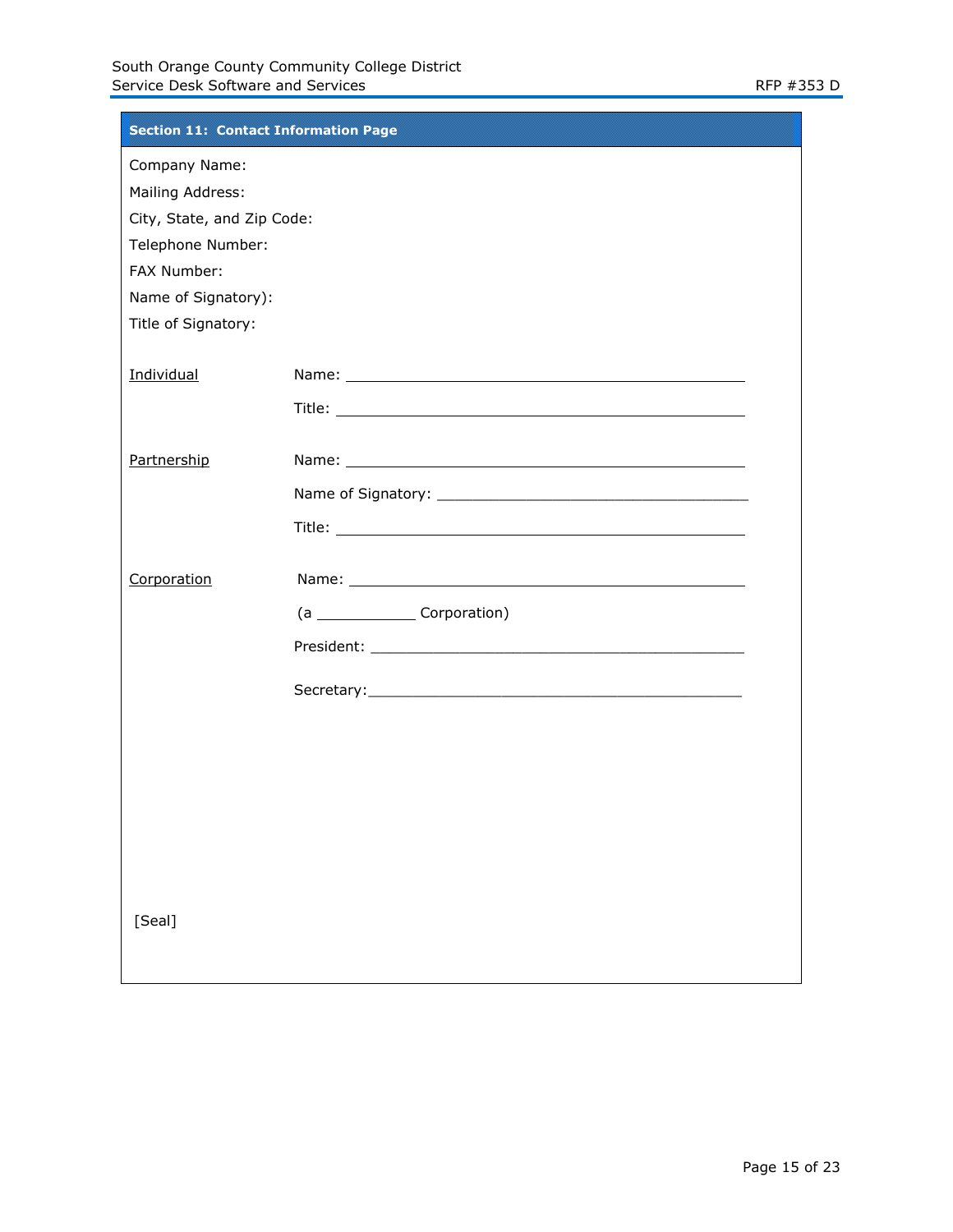# Request for Proposal SOCCCD No. 353 D

# NON-COLLUSION DECLARATION

The prospective Vendor must sign the Affidavit and provide the information required of Vendor as outlined.

#### NON-COLLUSION DECLARATION

I hereby swear (or affirm) under the penalty of perjury:

- 1. That I am the Vendor; a partner, an officer or an employee of the responding company/corporation having authority to sign on its behalf;
- 2. That the attached proposal or proposals have been arrived at by the Vendor independently, and have been submitted without collusion and without any agreement, understanding, or planned common course of action with any other Vendor or materials, supplies, equipment or services described in the Request for Proposal designed to limit independent offers or competition;
- 3. That I have fully informed myself regarding the accuracy of the statements made in the affidavit.

Declared this

 $\frac{1}{\sqrt{1-\frac{1}{2}}}\int$  of  $\frac{1}{\sqrt{1-\frac{1}{2}}}\int$   $\frac{1}{\sqrt{1-\frac{1}{2}}}\int$ 

Signature

Firm Name

Date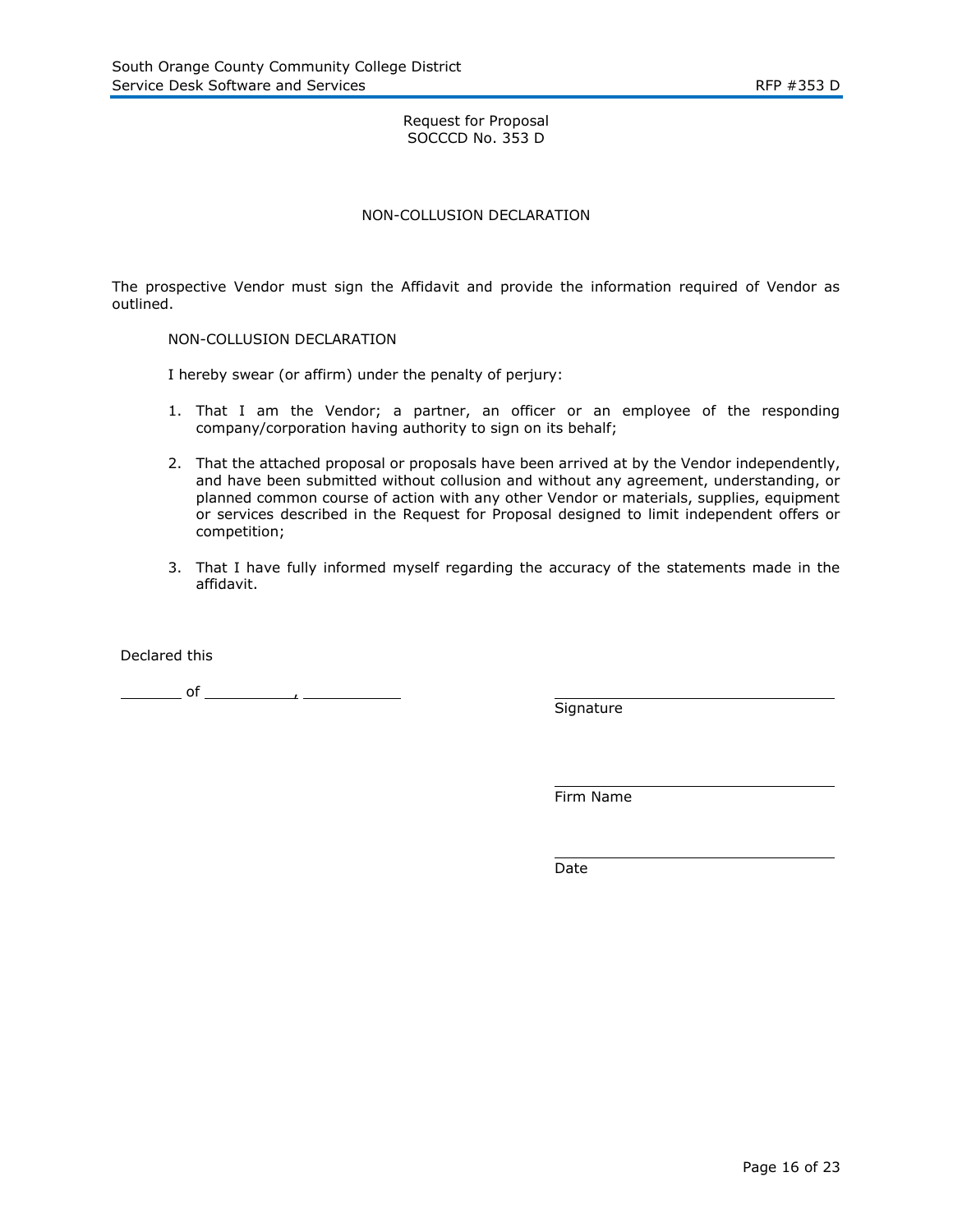# Request for Proposal SOCCCD No. 353 D

#### PROPOSAL FORM

Director of Facilities Planning and Purchasing South Orange County Community College District 28000 Marguerite Parkway Mission Viejo, CA 92629-3635

In compliance with this Request for Proposal, the undersigned acknowledges that I have read and understand all the conditions imposed herein and have received Addenda numbers and agree to furnish the services in accordance with the attached proposal or as mutually agreed upon by subsequent negotiation.

| Name of Firm: |  |
|---------------|--|
| Address:      |  |
| City:         |  |
| State & Zip:  |  |
| Telephone:    |  |
|               |  |
| Name:         |  |
| Signature:    |  |
| Title:        |  |
| Date:         |  |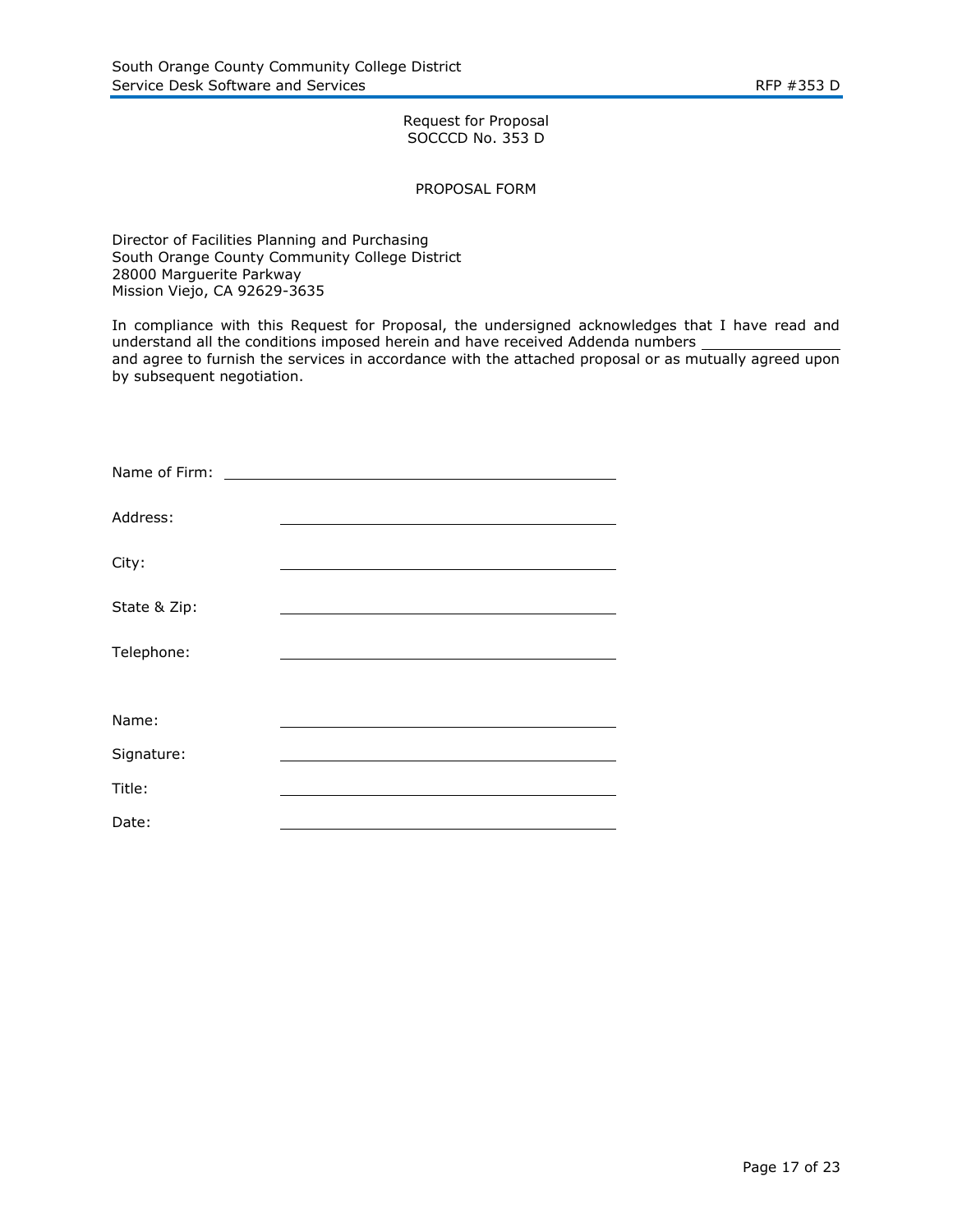# Appendix B: Required Format for Pricing Proposals

# **Introduction:**

The District is soliciting pricing for either remote and/or on premise hosting. If the software vendor is using a sub-contractor to implement the software, then the sub-contractor should be identified and references included.

#### **Information About the Colleges and District:**

| Unit                  | <b>Employees</b><br><b>Full Time</b> | <b>Employees</b><br><b>Part Time</b> |
|-----------------------|--------------------------------------|--------------------------------------|
| Irvine Valley College | 388                                  | 565                                  |
| Saddleback College    | 614                                  | 1130                                 |
| <b>District</b>       | 114                                  | 15                                   |
| otal.                 | 1.116                                |                                      |

#### **Initial Estimates of License Counts:**

| Unit                         | <b>Named Users</b> | <b>Concurrent Users</b> |
|------------------------------|--------------------|-------------------------|
| <b>Irvine Valley College</b> |                    |                         |
| Marketing                    |                    | 4                       |
| <b>Facilities</b>            |                    | 4                       |
| Library                      |                    | 3                       |
| <b>Financial Aid</b>         |                    | $\overline{2}$          |
| <b>Technology Services</b>   |                    | 10                      |
| Research                     |                    | $\overline{2}$          |
| Saddleback College           |                    |                         |
| <b>Facilities</b>            | 3                  | 3                       |
| Learning Resources Center    |                    |                         |
| <b>Technology Services</b>   | 3                  | 10                      |
| <b>District</b>              |                    |                         |
| Information Technology       | 10                 | 15                      |
| <b>Human Resources</b>       | 3                  | 3                       |
| Finance                      | 3                  | 3                       |
| Total                        | 22                 | 59                      |

# **Licensing Options:**

The District is interested in evaluating pricing alternatives.

- The District is interested in having three "instances" of the software. One for each of the following:
	- o Irvine Valley College
	- o Saddleback College
	- o District Services
- The District desires that the software be configured so that each of these units can share tickets with the others.
- Named user and concurrent user counts. Estimates of these counts have been provided. It is likely that the initial number of licenses purchased will be less that shown above and that the number of licenses will rise over time.
- Vendors should indicate per license costs and volume discounts if applicable.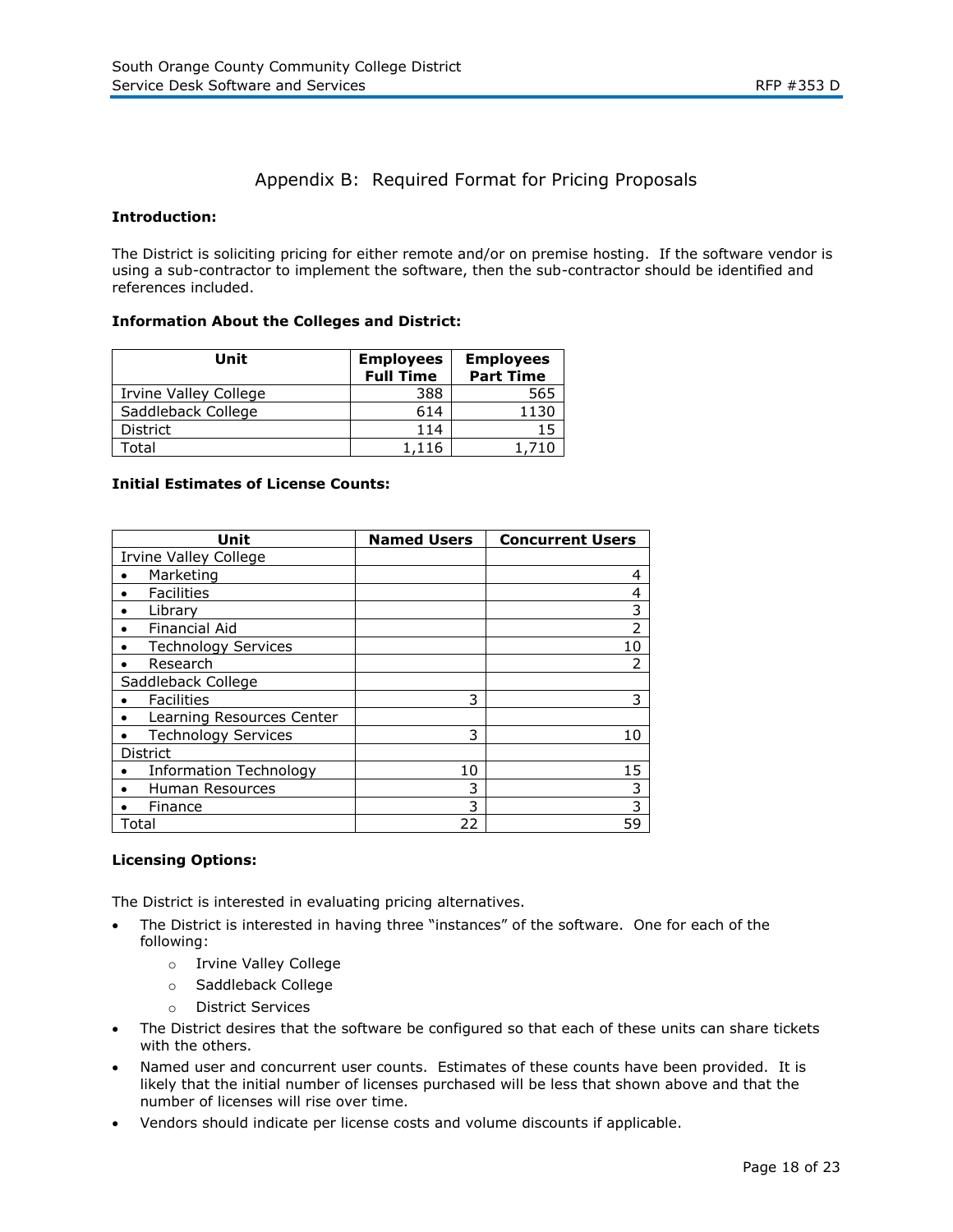- The district is considering two options: SaaS hosting and on premise hosting. Vendors should propose both options if they are able.
- Vendors should propose pricing by "module" if appropriate. If all software is "bundled" list what is included.

# **Instructions for Vendor Proposal:**

- This document contains the *required* format for pricing proposals.
- Submittal Deadline: **2:00 PM, April 14, 2017**
- Proposals must be submitted in an envelope plainly marked with the following information: Pricing Proposal RFP 338D. Proposals will be received up to the above-indicated time and date. Late proposals will not be accepted and will be returned unopened. Proposals may be delivered in person, by U.S. mail, or courier services. Fax proposals are not acceptable.
- Proposals shall be binding upon the provider for 180 calendar days following the award recommendation date.
- An electronic version should be submitted via email to Jon Aasted [jaasted@socccd.edu](mailto:jaasted@socccd.edu) and to Henry Eimstad, Strata Information Group at [eimstad@sigcorp.com.](mailto:eimstad@sigcorp.com)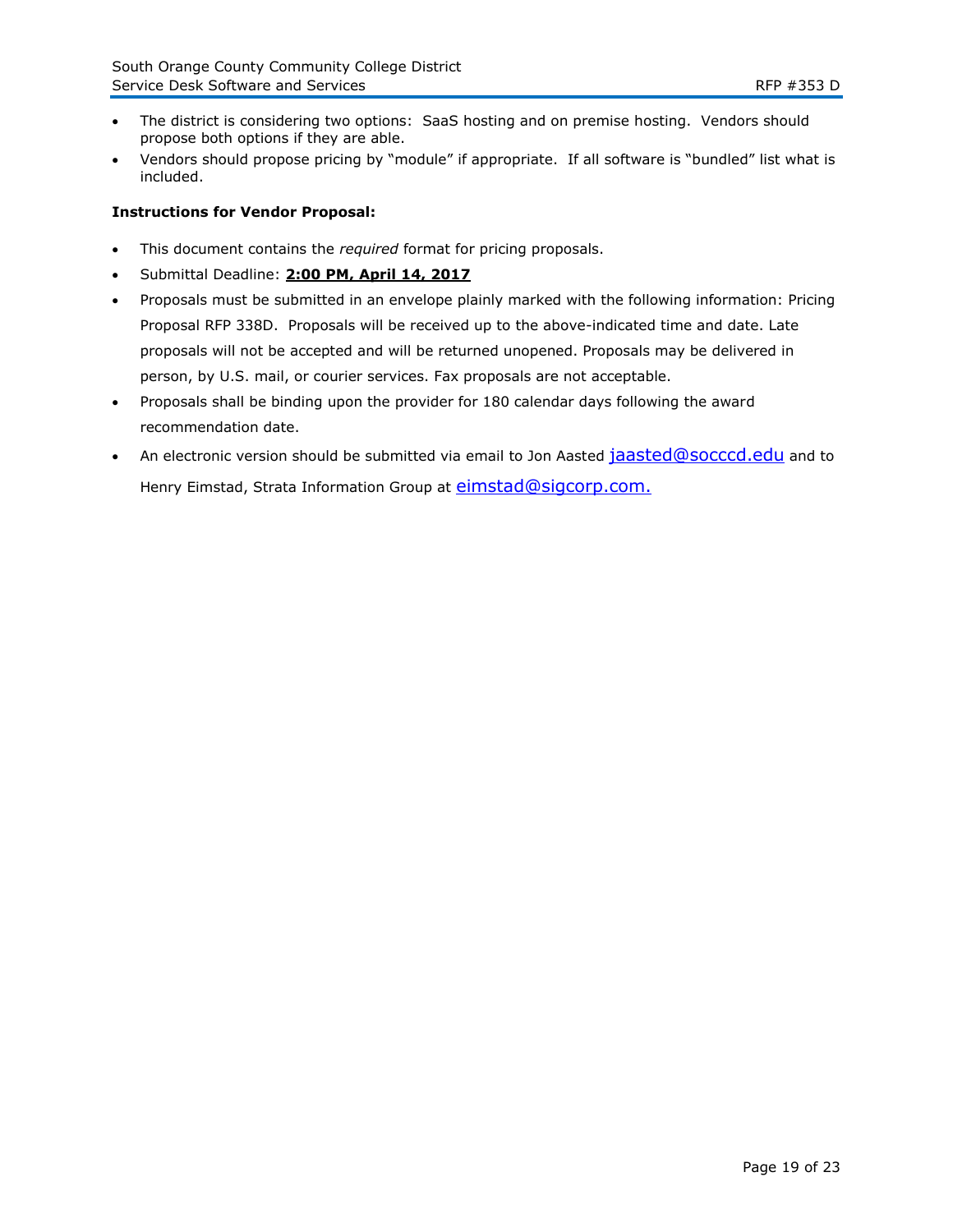# **Required Format for Pricing Proposals**

#### **Section 1: Cover Letter**

Provide a brief cover letter that summarizes the pricing proposal.

#### **Section 2: Description of Vendors Pricing Model**

Provide a description of the pricing model that is used to determine the cost to the district. Please provide enough information to make it clear to the district the basis for the costs. Please declare all assumptions that were made with respect to proposed pricing including information the basis for calculating prices:

#### **Section 3: Proposed Pricing for Services**

Below, vendors must detail the cost for all being proposed. Please provide pricing for the first 5 years' use. Vendors should price all services demonstrated to meet the districts requirements. Vendors may add lines to this document if necessary.

|                           | Year 1 Costs | Year 2 Costs | <b>Year 3 Costs</b> | <b>Year 4 Costs</b> | Year 5 Costs | <b>Total Years 1-5</b> |
|---------------------------|--------------|--------------|---------------------|---------------------|--------------|------------------------|
| <b>Annual Cost Option</b> |              |              |                     |                     |              |                        |
| Irvine Valley College     |              |              |                     |                     |              |                        |
| Saddleback College        |              |              |                     |                     |              |                        |
| District                  |              |              |                     |                     |              |                        |
| Module 1 (specify)        |              |              |                     |                     |              |                        |
| Irvine Valley College     |              |              |                     |                     |              |                        |
| Saddleback College        |              |              |                     |                     |              |                        |
| District                  |              |              |                     |                     |              |                        |
| Module 2 (specify)        |              |              |                     |                     |              |                        |
| Irvine Valley College     |              |              |                     |                     |              |                        |
| Saddleback College        |              |              |                     |                     |              |                        |
| District                  |              |              |                     |                     |              |                        |
| Module 3 (specify)        |              |              |                     |                     |              |                        |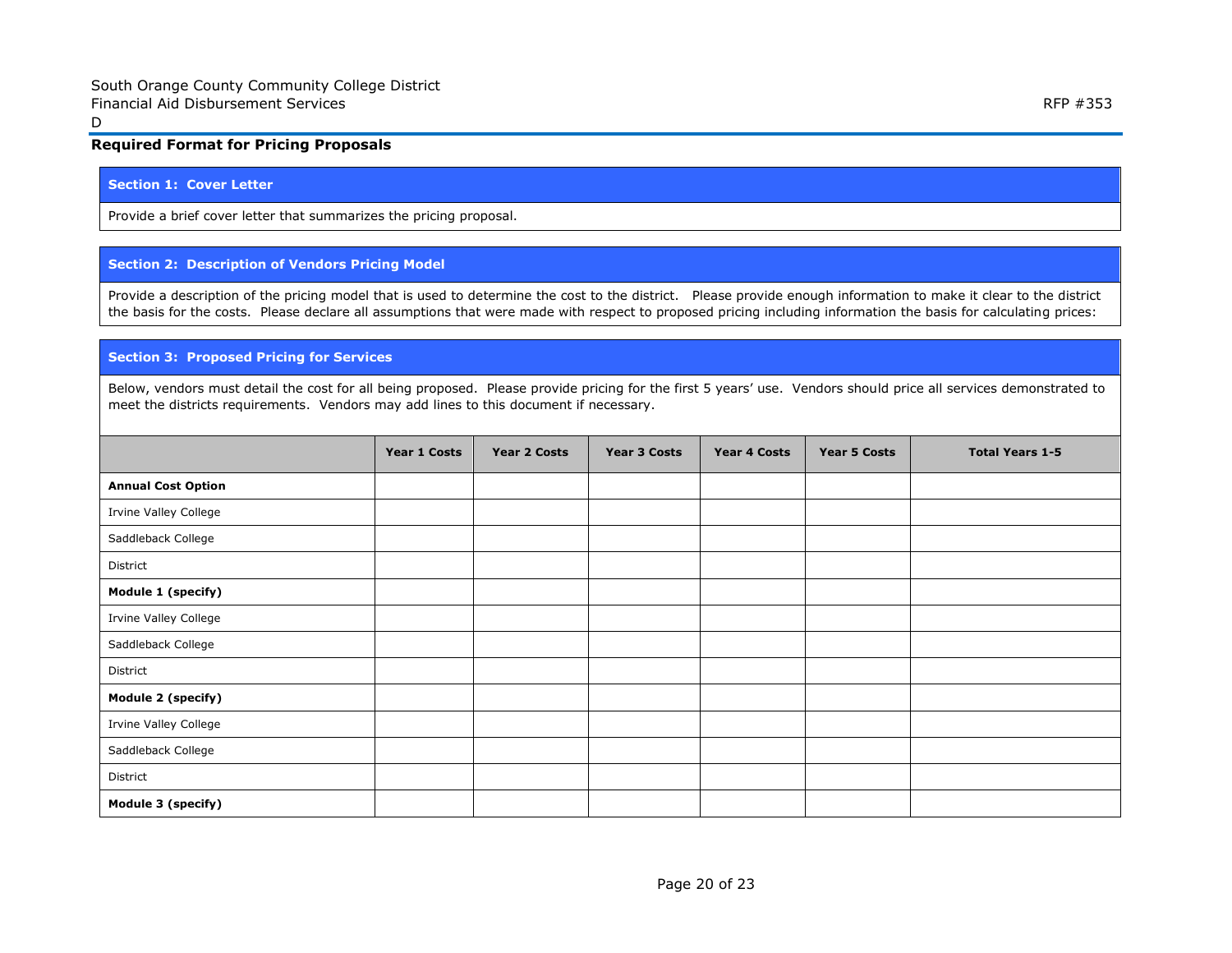| Irvine Valley College                                                   |  |  |  |
|-------------------------------------------------------------------------|--|--|--|
| Saddleback College                                                      |  |  |  |
| District                                                                |  |  |  |
| (Add additional lines as necessary)                                     |  |  |  |
| Test Instance-Show costs for "test system"<br>instances if appropriate. |  |  |  |

| <b>Section 4: Estimated Pricing for Training and Implementation Services</b><br>Specify if vendor or sub-contract is performing the implementation. | <b>Estimated</b><br><b>Number of</b><br><b>Hours</b> | <b>Hourly</b><br>Rate | <b>Subtotal</b><br>(Hours<br><b>Multiplied</b><br>by Rate or<br>enter Fixed<br>Fee<br>services) | <b>Estimated</b><br><b>Cost of</b><br><b>Travel and</b><br><b>Materials</b> | <b>Total Cost</b> |
|-----------------------------------------------------------------------------------------------------------------------------------------------------|------------------------------------------------------|-----------------------|-------------------------------------------------------------------------------------------------|-----------------------------------------------------------------------------|-------------------|
| 1. Implementation Services By Module (indicate if these are done onsite or<br>remotely and the costs difference between those options)              |                                                      |                       |                                                                                                 |                                                                             |                   |
| Module 1                                                                                                                                            |                                                      |                       |                                                                                                 |                                                                             |                   |
| Module 2                                                                                                                                            |                                                      |                       |                                                                                                 |                                                                             |                   |
| Module 3                                                                                                                                            |                                                      |                       |                                                                                                 |                                                                             |                   |
| Add additional lines as necessary                                                                                                                   |                                                      |                       |                                                                                                 |                                                                             |                   |
| 2. Integration Services                                                                                                                             |                                                      |                       |                                                                                                 |                                                                             |                   |
| <b>Active Directory</b>                                                                                                                             |                                                      |                       |                                                                                                 |                                                                             |                   |
| Exchange                                                                                                                                            |                                                      |                       |                                                                                                 |                                                                             |                   |
| <b>TFS</b>                                                                                                                                          |                                                      |                       |                                                                                                 |                                                                             |                   |
| Workday                                                                                                                                             |                                                      |                       |                                                                                                 |                                                                             |                   |
| SharePoint                                                                                                                                          |                                                      |                       |                                                                                                 |                                                                             |                   |
| Tableau                                                                                                                                             |                                                      |                       |                                                                                                 |                                                                             |                   |
| 2. Training Materials (online learning, videos, self-pace learning) if in addition to<br>implementation costs listed above                          |                                                      |                       |                                                                                                 |                                                                             |                   |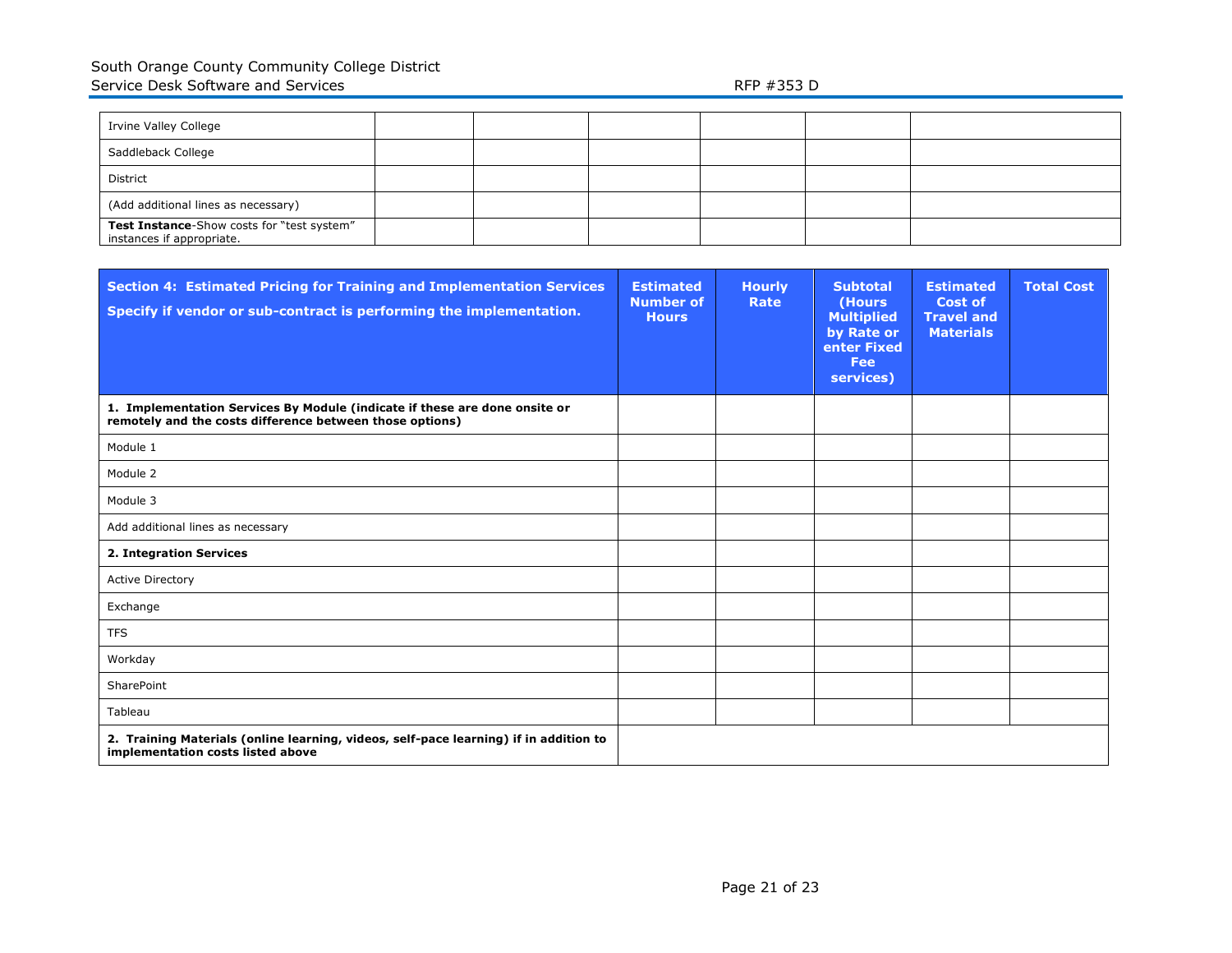#### **Section 5: Implementation Plan**

At a high level, provide an implementation plan. The emphasis should be on how the District will make a timely, structured, manageable, and cost-effective transition to a new solution. The implementation should include specific information about system configuration, functional testing, user training, technical training, cutover strategies, documentation, integration of ancillary systems, etc. In addition, vendors must explain how the project will be completed within budget.

Please include information about what internal resources SOCCCD should expect to make available for this project in order to meet the proposed implementation timeline.

#### **Section 6: Implementation References**

Provide references for implementation services for the provider proposed. Higher education references are preferred.

#### **Section 7: Proposed Contracts**

Provide proposed contracts for all agreements, service offerings, etc.

#### **Section 8: Additional Information**

Provide any additional information that the District should consider in its evaluation of proposed pricing.

**Section 9: Signature Page**